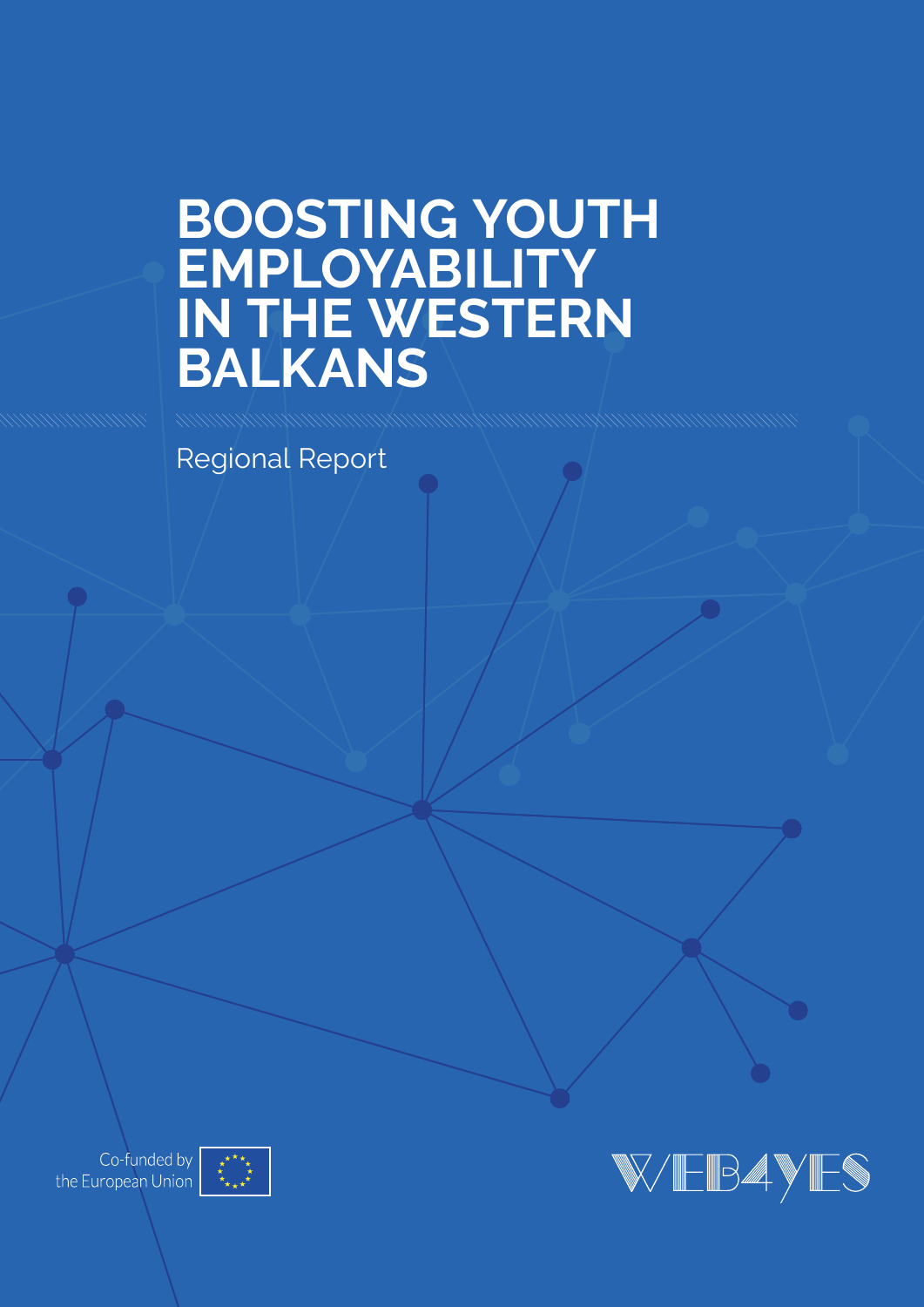# Acknowledgements

This document is produced within the project WeB4YES – Western Balkan Civil Society Organisations for Youth Employment Support, supported within the Civil Society Facility and Media Programme 2016–2017 *Consolidating Regional Thematic Networks of Civil Society Organisations* by the European Commission. The Project represents a regionalscale initiative designed to deliver innovative approaches and offer young people in the Western Balkan region opportunities for employability enhancement and employment. The project coordinator is the Belgrade Open School, and partners on the project are the Association for Democratic Prosperity – Zid (Montenegro), NGO Lens (Kosovo\*1 ), Beyond Barriers Association (Albania), Institute for Youth Development KULT (Bosnia and Herzegovina), National Youth Council of Macedonia (the FYR Macedonia) and the Olof Palme International Center (Sweden).

The author would like to thank all partner organizations for the preparation of national reports on youth employability, and the representatives of these organizations for their research assistance in writing the report - Ajka Rovčanin, Ivona Krstevska, Irena Topalli, Jelena Manić Radoičić, Jovana Duković-Milović and Valmir Xhemajli. Moreover, the author would like to thank Ivana Aleksić who reviewed the document and provided invaluable suggestions and comments.

Corresponding author: Aleksandra Đurović, aleksandra.djurovic@bos.rs.

### Co-financed by the European Union



The European Commission support for the production of this publication does not constitute an endorsement of the contents which reflects the views only of the authors, and the Commission cannot be held responsible for any use which may be made of the information contained therein.

<sup>1</sup> This designation is without prejudice to positions on status, and is in line with UNSCR 1244 and the ICJ Opinion on the Kosovo Declaration of Independence.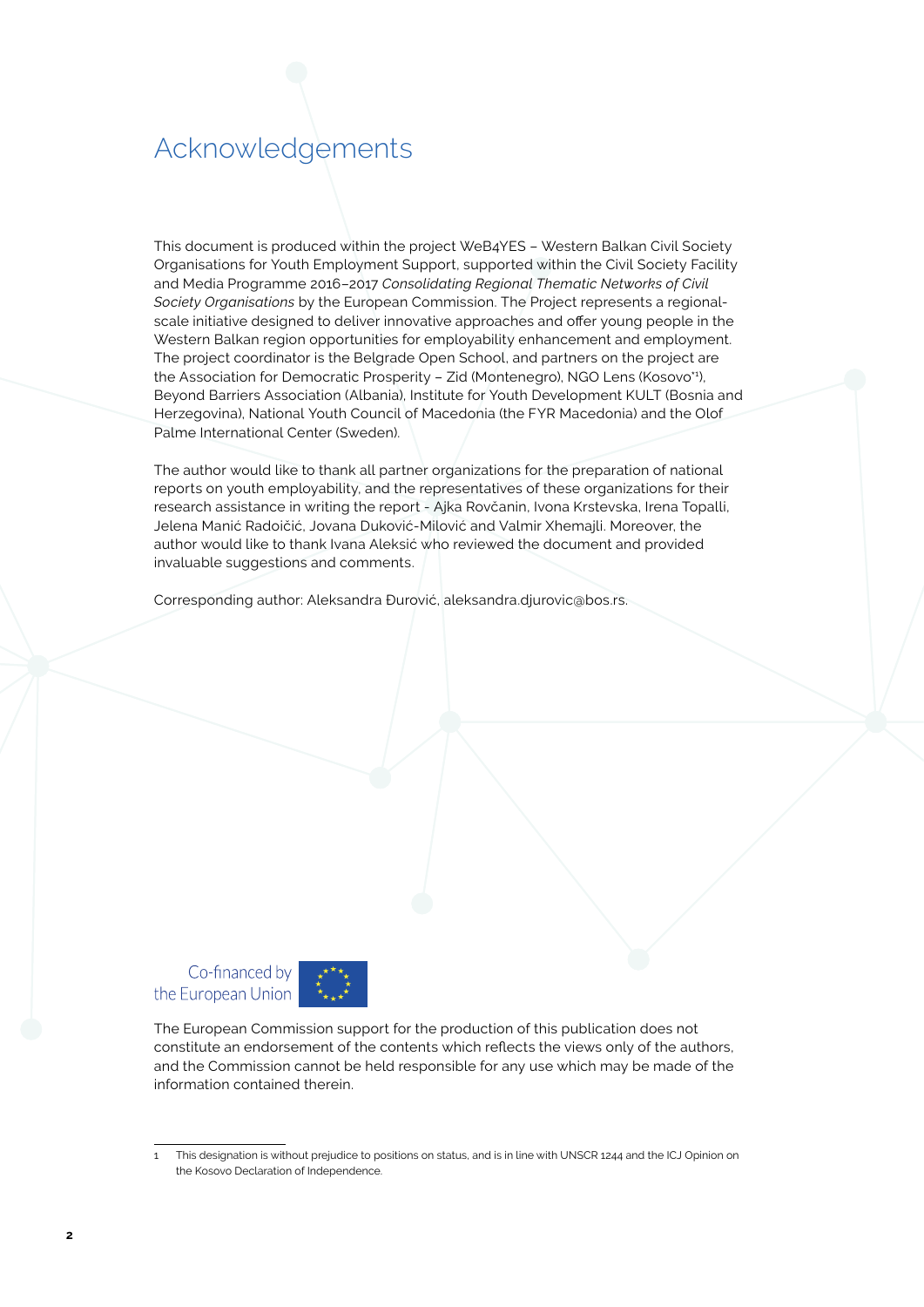# **Contents**

| Innovative Approaches and Examples of Good Practice                                                                                  |
|--------------------------------------------------------------------------------------------------------------------------------------|
|                                                                                                                                      |
| Are strategic documents related to career guidance                                                                                   |
| Are there effective mechanisms for coordination<br>and cooperation among the key stakeholders in lifelong guidance provision?  9     |
|                                                                                                                                      |
| Do young people have access to quality                                                                                               |
|                                                                                                                                      |
| ■ What is the quality of traineeships undertaken by young people? 16                                                                 |
|                                                                                                                                      |
| Do young people see skills as a significant factor for finding a job? 19<br>Do young people have opportunities to take part          |
|                                                                                                                                      |
|                                                                                                                                      |
| a. Employability of Vulnerable Youth from Remote and Rural Areas 21<br>b. The role of CSOs in youth employability improvement 22     |
| Regional cooperation related to youth employability  24<br>Training on improvement of employability skills at the regional level  26 |
|                                                                                                                                      |
|                                                                                                                                      |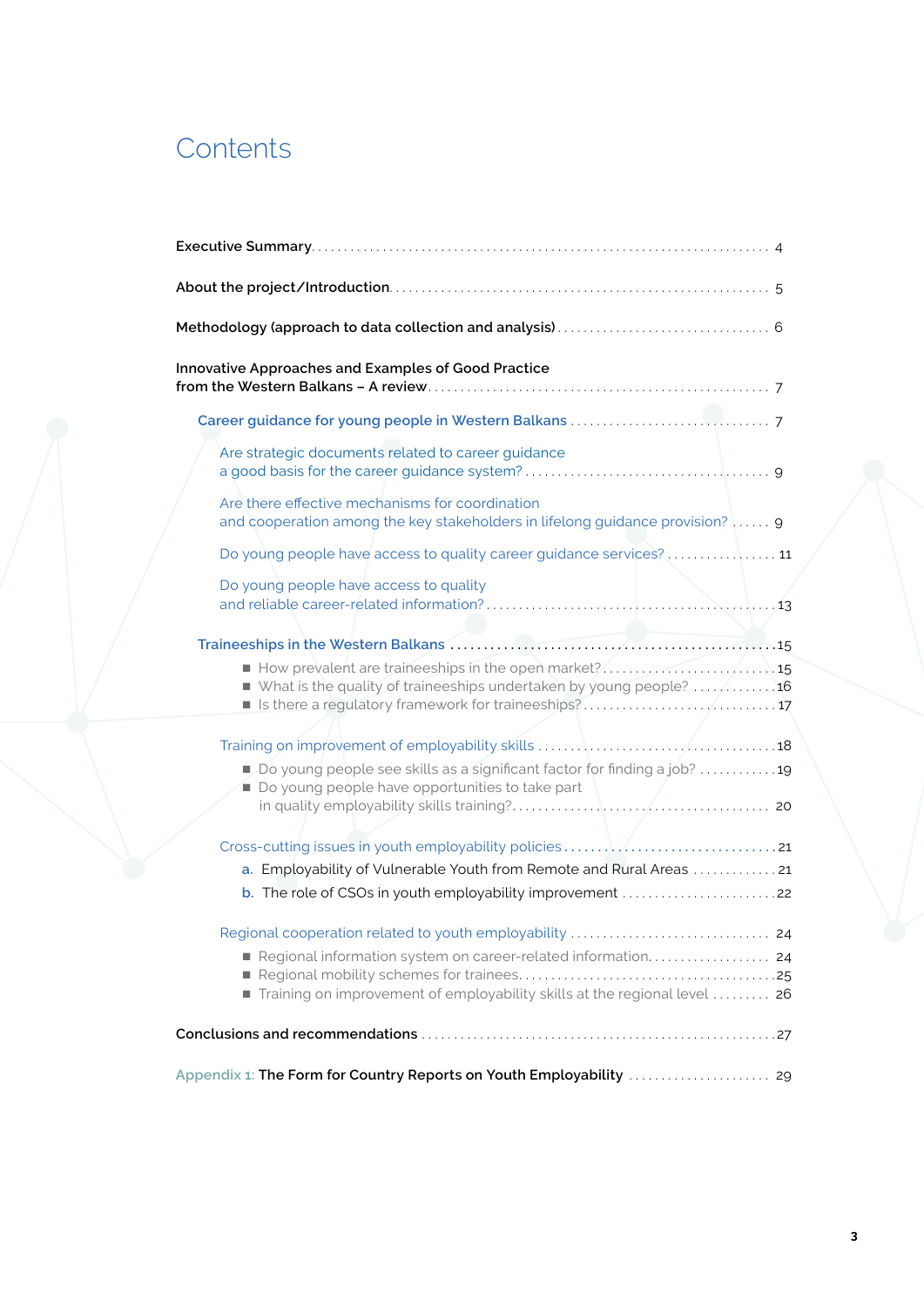# Executive Summary

*The Regional Report on Boosting Youth Employability* offers a comparative overview of key policy challenges regarding career guidance, traineeships and training on improvement of youth employability skills in the Western Balkan countries. It also covers cross-cutting issues in all three areas of youth employability – involvement of civil society organizations, participation of young people from remote and rural areas and regional cooperation.

The report is based on the desk research carried out in each of the countries, followed by consultations with relevant stakeholders both individually and within the National Fora on Youth Employment established under this project in each of the countries as platforms for structural dialogue among key stakeholders in the field. The data was also discussed within the Regional Forum on Youth Employment by representatives of public institutions, business sector and civil society organizations from the region dealing with employability issues.

Although there are differences among the countries, the results show that there are some common policy challenges in this area. Regarding career guidance, the results indicate a lack of quality career-related information relevant for young people to make informed career choices. Furthermore, the career guidance services are still not sufficiently developed. What is more, even when they are developed, their quality is generally not guaranteed. At the same time, young people cannot identify easily which career guidance services are available to them, since there is a lack of coordination and cooperation among the key stakeholders in this field.

Concerning traineeships, in particular traineeship programmes which are not intermediated by university or public employment services, there is no precise data regarding the number of young people who undertake them on their own initiative or regarding their quality. However, the available data shows a worryingly low quality of traineeships in general. One way of ensuring the quality of traineeships, besides promoting quality dimensions, is by adopting legislation or issuing guidelines to regulate the content and implementation of traineeships. However, none of the Western Balkan countries has a regulatory framework of traineeships which could also include the traineeships organized in an open market.

One of the challenges of training on improving employability skills carried out by civil society organizations working with youth is that it is insufficiently available due to the way it is funded. Another issue is related to the quality of training, in particular its effectiveness, which is not always monitored, although monitoring would be useful for determining whether policy should be upscaled. It would also be useful to young people who are to decide which training to take up. Finally, there is a question of accessibility of this type of training to all groups of young people.

The civil society organizations that work with young people in the Western Balkan region are often involved in the area of youth employability as service providers - delivering career guidance services and employability skills training and mediating between employers and young people in organizing traineeships. Apart from providing services, civil society organizations can provide significant input in decision and policy-making processes. The experience of civil society organizations in working directly with young people should be recognized and used to feed into policy documents. Based on the conducted analysis, the areas of potential cooperation of civil society organizations and public institutions in the Western Balkan region at the national and the regional level are mapped.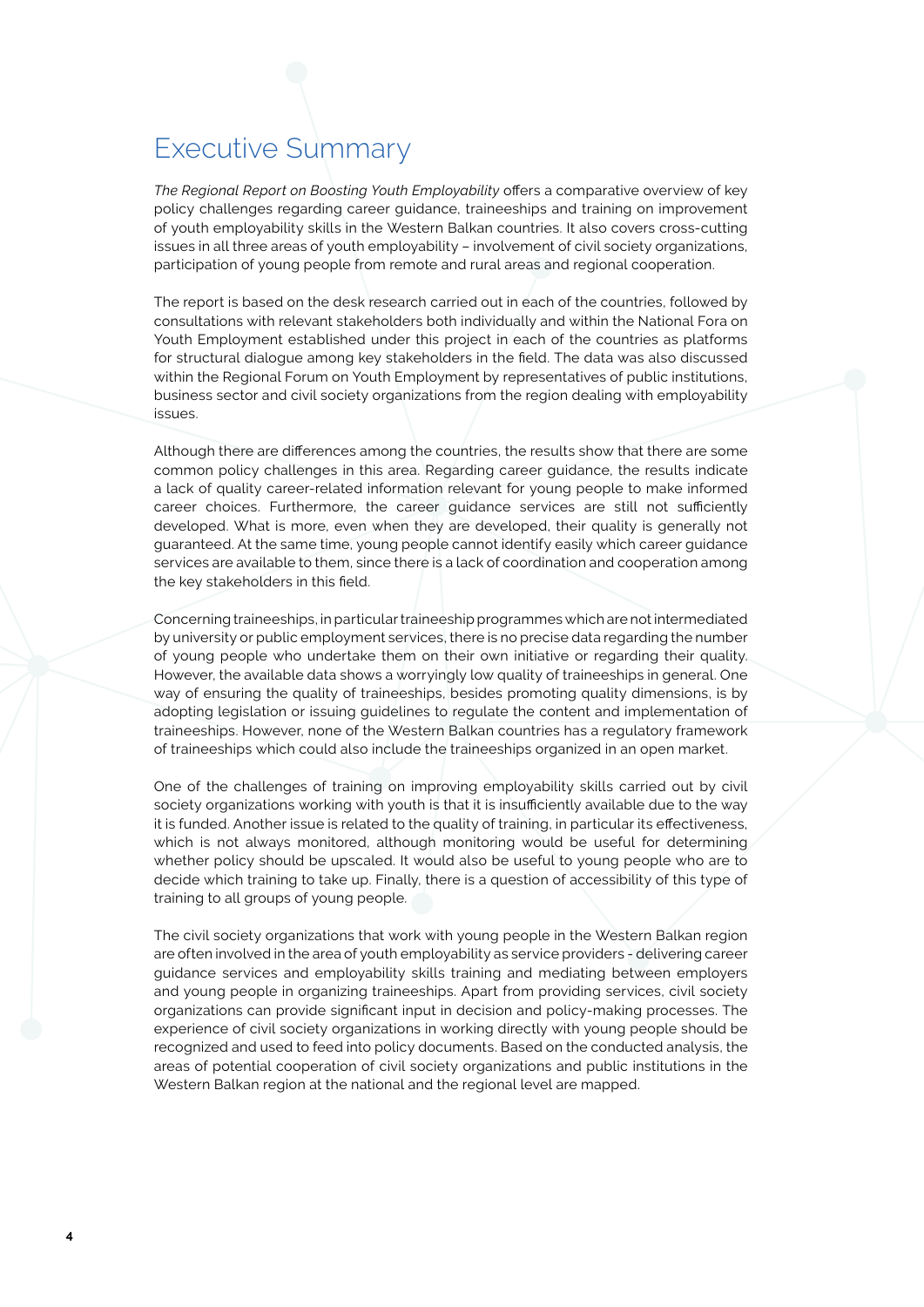# About the project/Introduction

Employability of young people largely depends on the skills they possess and the way they use and present them.<sup>2</sup> The fact that new labour market entrants are not equipped with the skills employers need is one of the key evidence-based messages regarding youth unemployment in the Western Balkans,3 whereas the question how to support young people to develop relevant skills has become high on the agenda of each country.

**The Regional Report on Boosting Youth Employability** will address three topics relevant for youth<sup>4</sup>employability: career quidance, traineeships and training on improvement of youth employability skills. They have been chosen taking into account the importance of these topics outlined in the relevant strategic documents (including New Skills Agenda, Council Resolution on better integrating lifelong guidance into lifelong learning strategies and Council Recommendation on a Quality Framework for Traineeships) and previous research studies<sup>5</sup> which indicate that they could be effective in improving skills of young people. Moreover, the previous analysis<sup>6</sup> identified that these activities have been undertaken by civil society organizations which work with young people in the Western Balkan region.

This Report is produced within the project **WeB4YES – Western Balkan Civil Society Organisations for Youth Employment Support**, supported within the *Civil Society Facility and Media Programme 2016–2017 Consolidating Regional Thematic Networks of Civil Society Organisations* by the European Commission*.* The Project represents a regional-scale initiative designed to deliver innovative approaches and offer young people in the Western Balkan region opportunities for employability enhancement and employment. Apart from the report on Boosting Youth Employability, three more reports will be developed within the project: Active Labour Market Measures for Youth, Entrepreneurial Learning and Enabling Environment for Youth Entrepreneurship.

The report on Boosting Youth Employability in the Western Balkans will review **key policy challenges regarding career guidance, traineeships and training on improvement of youth employability skills**, as well as cross-cutting issues in all three areas of youth employability– involvement of civil society organizations, participation of young people from remote and rural areas and finally, regional cooperation.

Hillage, J., & Pollard, E. (1998). Employability: developing a framework for policy analysis. London: DfEE.

<sup>3</sup> World Bank Group. (2016). Ten Messages about Youth Employment in South East Europe. South East Europe regular economic report, no. 9 S; World Bank, Washington, DC.

<sup>4</sup> In this report youth is identified as the age group 15-29/30.

<sup>5</sup> E.g. Hooley, T. (2014). The evidence base on lifelong guidance: A guide to key findings for effective policy and practice. University of Derby, UK: ELGPN; Broeki, S., Hogarth, T.,Baltina, L. & Lombardi (Fondazione Giacomo Brodolini) Skills development and employment: Apprenticeships, internships and volunteering; Souto-Otero, M., Ulicna, D., Schaepkens, L., & Bognar, V. (2013). Study on the impact of Non-Formal Education in youth organisations on young people's employability. In Brussels: European Youth Forum.

<sup>6</sup> Batelić, J., Cvetkovska, E., Dedić, A., Đurović, A., Jevtović, B., Josifovska, M., Knežević, M., Nasufi, I., Pešić, S., Topalli, I. (2017). (Ed.). The Regional Youth Employability Skills Portfolio. Belgrade: Belgrade Open School, http://www.bos.rs/ rs/uploaded/Portfolio%2025\_7.pdf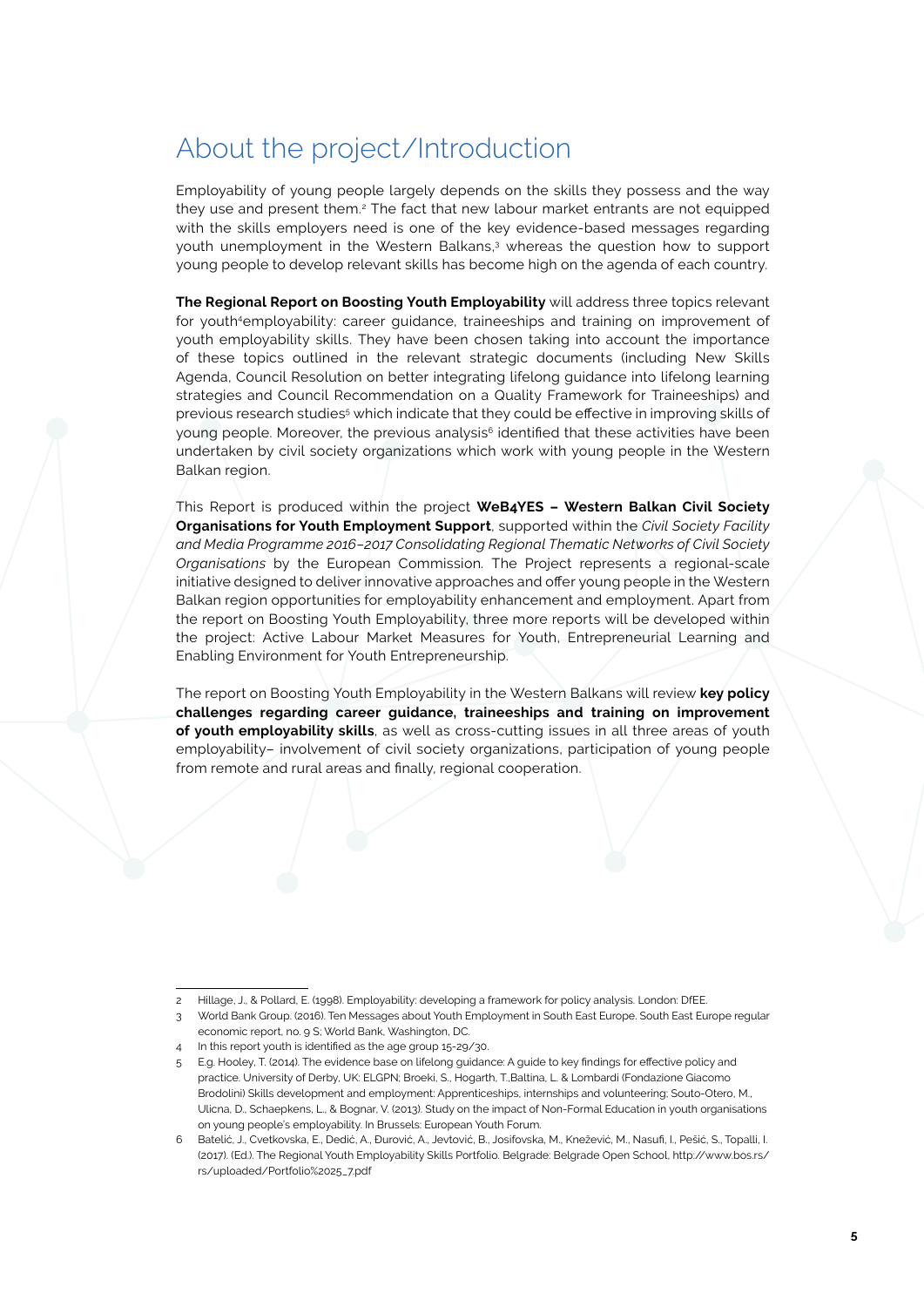# Methodology (approach to data collection and analysis)

**A desk research was conducted** in the process of data collection using the predetermined template data collection form filled out by CSO informants/researchers from all Western Balkan countries (Appendix 1). The form consisted of a set of questions related to different aspects of youth employability policies in each of the countries and ensured the consistency and comprehensiveness of country reports as well as comparability of data. The research team did not undertake original surveys or research for the purpose of this report, hence, in some cases information is unavailable because it is not collected or because it is not obtainable due to low transparency issues, which is emphasized in the report.

In addition to desk research, the researchers who conducted the analysis also **consulted relevant stakeholders** individually and within the National Fora on Youth Employment which have been established within this project as platforms for structural dialogue among key stakeholders in the field in each of the countries. The stakeholders consulted included representatives of key public institutions, civil society organizations and the business sector.

The findings presented in a draft Report were further discussed with the representatives of the Regional Forum on Youth Employment organized in Skopje from 20 to21 June 2018. The Forum gathered more than 70 representatives of public institutions, business sector and civil society organizations dealing with employability issues and youth employment from the Western Balkans, who discussed the findings and recommendations of this report.

The approach used in the analysis was to examine the legislative and institutional framework in each of the countries regarding youth employability, i.e**. career guidance, traineeships and training on improvement of employability skills**, as well as to examine cross-cutting issues for all three areas of youth employability– **the role of civil society organizations, participation of young people from rural and remote areas and regional cooperation**. These issues were analysed in the context of youth employability policies of the European Union.

Throughout the analysis, the **examples of good practise** as regards the effective responses to policy issues from the Western Balkan countries have been identified and analysed. Moreover, the **areas with the largest potential for regional cooperation** in the area of youth employability have been identified. On the basis of the conducted analysis, the general **framework recommendations** have been defined. The recommendations are defined at the regional level, while the specific national policy recommendations will be developed in the scope of the National Fora on Youth Employment.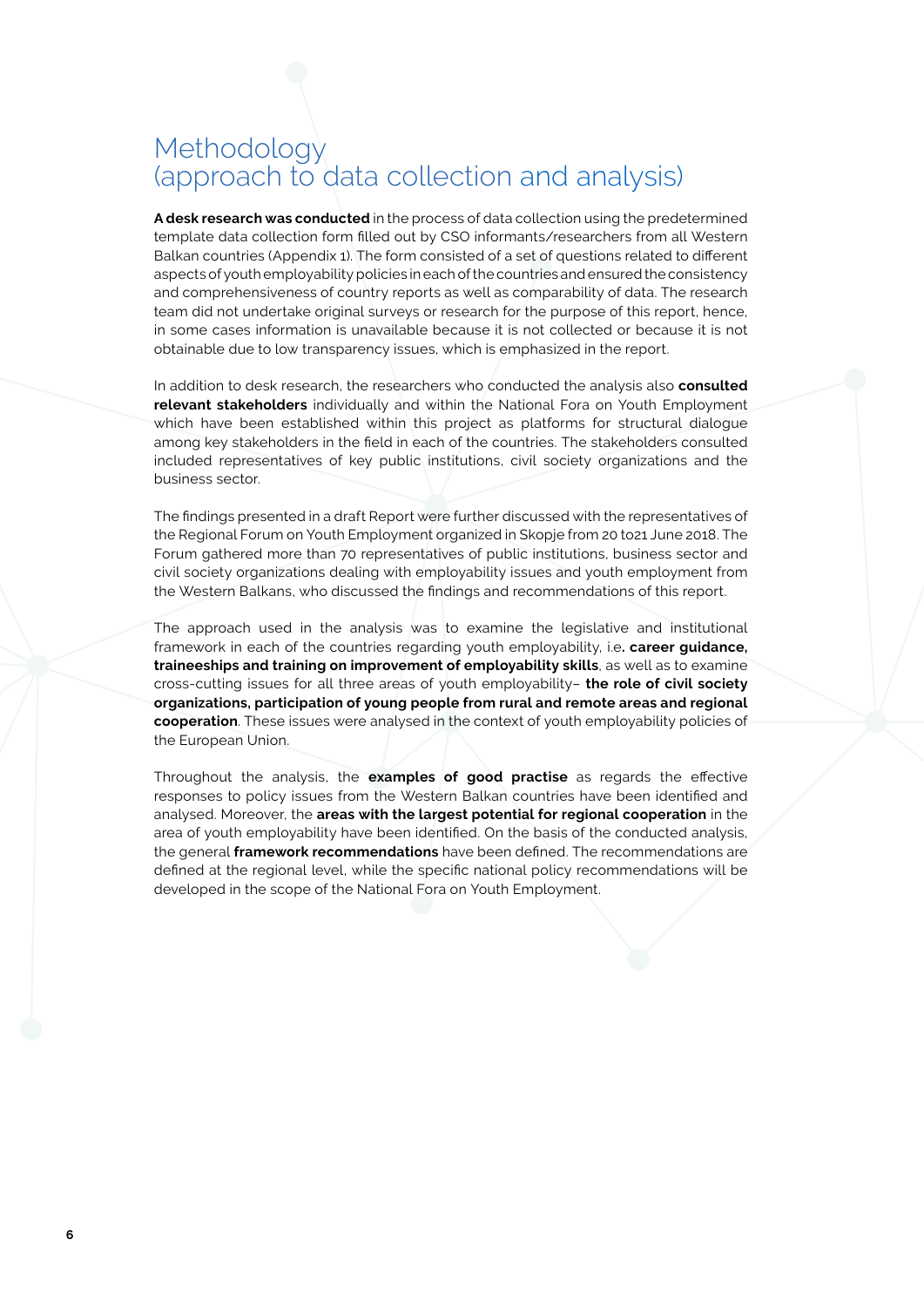## Innovative Approaches and Examples of Good Practice from the Western Balkans - A review

The need for improvement of employability of young people is clearly recognized in each of the Western Balkan countries. National policy documents aim at improving career guidance. There is a wide network of institutions and organizations which are involved in the area. There is also a significant number of training providers in the area of improvement of employability skills and traineeships. However, there are specific critical issues concerning each of these areas, which could negatively affect the effectiveness of existing policies and practices.

### **Career guidance for young people in Western Balkans**

Young people need skills which will enable them to cope with various challenges throughout their lives, including more frequent career changes.7 They need to gather information regarding their capacities, competences, and interests, to determine their education pathways and occupations and to analyse and organise that information in order to make decisions and manage transitions throughout their lives.<sup>8</sup> These skills are called **career management skills** and they are recognized to be increasingly relevant given the changes in the world of work. The way of providing support to the development of these skills is **career guidance**, which encompasses the following services: career education, career information and career counselling. Unlike professional orientation, where the goal is to assist individuals in making decisions at a particular point in time, career guidance is designed to support the lifelong process of career development.

The commonly cited definition of career guidance as a "continuous process that enables citizens at any age and **at any point in their lives** to identify their characteristics, to make educational, training and occupational decisions and to manage their individual life paths in learning, work and other settings"<sup>9</sup> is also commonly used in the Western Balkan countries, although sometimes referred to as "career guidance" and sometimes as "career orientation". There is evidence of demand for career guidance in the Western Balkan countries,10 and in line with that, almost all countries in the region have adopted **strategic documents dedicated only to career guidance** in the last ten years and some have had even more than one strategy on career guidance. For instance, the Strategy of Career Guidance and Counselling in the Republic of Serbia was adopted in 2010, together with the Action Plan (2010-2014). However, it was not followed by any strategic document in this area. On the other hand, the current strategy of career orientation in Montenegro is a continuation of the strategy for the period 2011-2015. All countries at this moment have policy measures related to career guidance included in the strategic documents in the area of education, employment and youth (Table 1).

<sup>7</sup> Sultana, R.G. (2012). Flexicurity. Implications for lifelong career guidance. ELGPN Concept Note No.1. ELGPN University of Jyväskylä, Finland. [Online]. Available at: [http://www.elgpn.eu/publications/elgpn-concept-note](http://www.elgpn.eu/publications/elgpn-concept-note-flexicurity)[flexicurity](http://www.elgpn.eu/publications/elgpn-concept-note-flexicurity)

<sup>8</sup> Lifelong Guidance Policy Network (2012). Lifelong Guidance Policy Development: A European Resource Kit. European Lifelong Guidance Policy Network. Jyväskylä: ELGPN. [Online]. Available at: [http://www.elgpn.eu/](http://www.elgpn.eu/publications/elgpntools-no1-resource-kit) [publications/elgpntools-no1-resource-kit](http://www.elgpn.eu/publications/elgpntools-no1-resource-kit)

<sup>9</sup> Organization for Economic Co-operation and Development (2004). Career Guidance and Public Policy: Bridging the Gap. Paris: OECD.

<sup>10</sup> Zelloth, H. (2009). In demand: Career guidance in EU neighbouring countries. Office for Official Publications of the European Communities.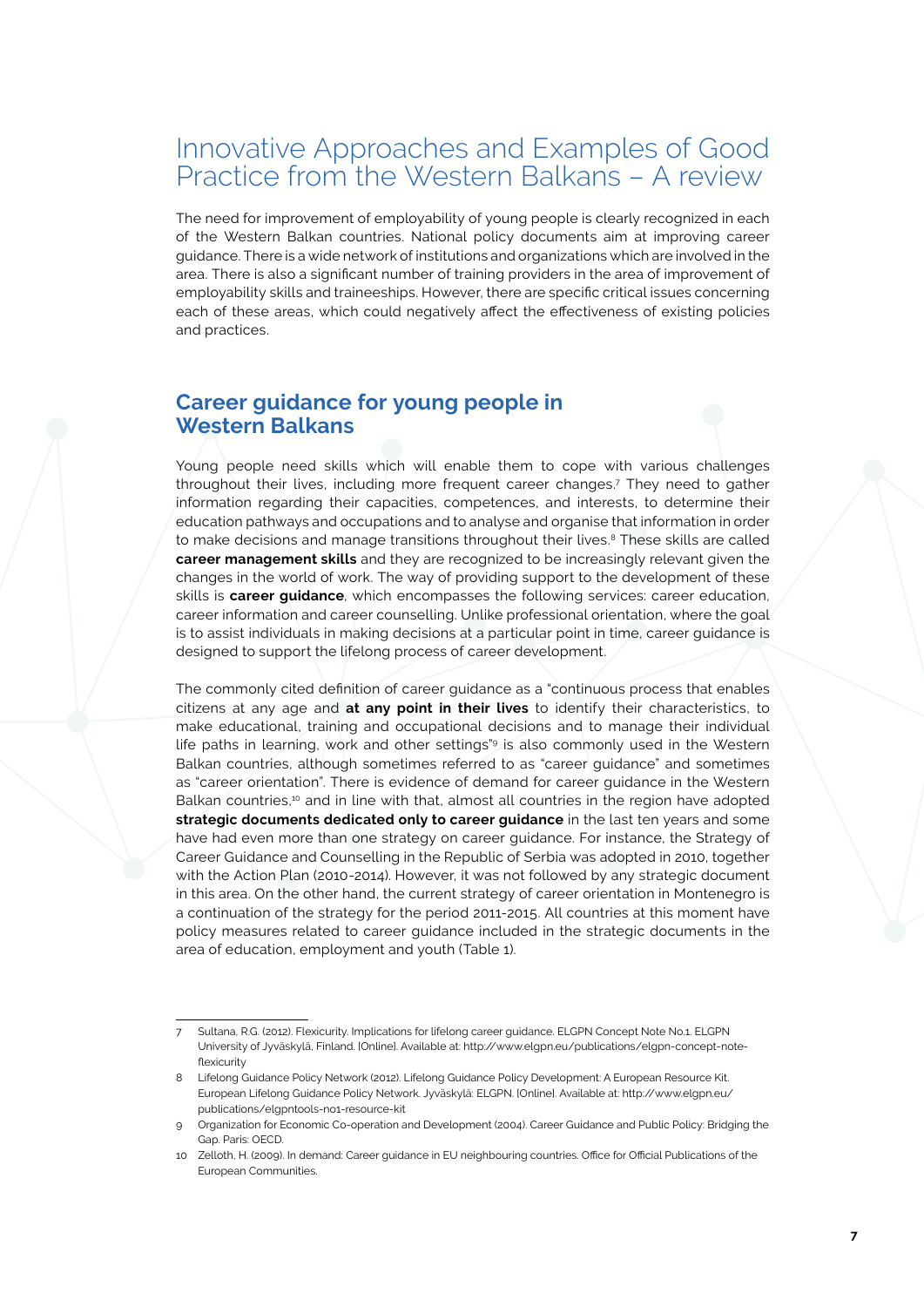**Table 1:** Policy documents which include measures concerning career guidance in the Western Balkan countries

|                                         | Policy documents related to career guidance in the Western<br><b>Balkan countries</b>                                                                                                                                                                                                                                                                                                                                                                                                                                                     |
|-----------------------------------------|-------------------------------------------------------------------------------------------------------------------------------------------------------------------------------------------------------------------------------------------------------------------------------------------------------------------------------------------------------------------------------------------------------------------------------------------------------------------------------------------------------------------------------------------|
| <b>ALBANIA</b>                          | The National Youth Action Plan (2015-2020)<br>$\rightarrow$<br>The Employment and Skills Strategy (2014-2020)<br>$\rightarrow$<br>Strategy Document for Development of Pre-University Education<br>$\rightarrow$<br>2014-2020.                                                                                                                                                                                                                                                                                                            |
| <b>BOSNIA AND</b><br><b>HERZEGOVINA</b> | The strategy for development of career orientation in the<br>$\rightarrow$<br>Federation of Bosnia and Herzegovina (2015-2020)<br>The Strategy for Strengthening the Mediation Function in Public<br>$\rightarrow$<br>Employment in the FBiH (2014),<br>The Strategy for Development of Higher Education in Federation<br>$\rightarrow$<br>of Bosnia and Herzegovina (2012 - 2022)<br>$\rightarrow$ The Youth Policy of the Republic of Srpska 2016-2020<br>The Strategy for Education of Republic of Srpska (2016-2021)<br>$\rightarrow$ |
| <b>KOSOVO</b>                           | Action Plan: Increasing Youth Employment 2018-2020<br>$\rightarrow$                                                                                                                                                                                                                                                                                                                                                                                                                                                                       |
| <b>FYR MACEDONIA</b>                    | The Programme for Employment and Social Policy 2020<br>$\rightarrow$<br>The National Employment Strategy of the Republic of Macedonia<br>$\rightarrow$<br>2016-2020<br>$\rightarrow$ The Action Plan for Employment of Young People 2016-2020<br>The Operational Plan for Active Programmes and Measures for<br>$\rightarrow$<br>Employment and Services in the Labour Market for 2018                                                                                                                                                    |
| <b>MONTENEGRO</b>                       | The Strategy of Lifelong Career Orientation in Montenegro (2016-<br>$\rightarrow$<br>2020)<br>Employment and Social Reform Programme (2015-2020)<br>$\rightarrow$                                                                                                                                                                                                                                                                                                                                                                         |
| <b>SERBIA</b>                           | The National Youth Strategy 2015-2025<br>$\rightarrow$<br>Employment and Social Reform Programme (2015-2020)<br>$\rightarrow$                                                                                                                                                                                                                                                                                                                                                                                                             |

Moreover, in each of the Western Balkan countries, there are specific **institutions in charge of youth career guidance**. In all countries, they include the ministry in charge of education and the ministry in charge of employment, while in some countries certain responsibilities in this area are undertaken by institutions in charge of youth and educational institutions (such as Centre for Vocational Education in Montenegro and Centre for Vocational and Adult Education and Institute for Advancement of Education in Serbia). Also, in some cases local institutions and youth offices also take part (e.g. in two cities in Serbia local councils for career guidance and counselling have been established). In order to promote the European dimension in guidance and to provide quality information on lifelong guidance and mobility for learning purposes, the Euroguidance centres have been established in Serbia, Montenegro and the FYR Macedonia. Furthermore, in most countries, there are international organizations involved in career guidance by providing support for its development, such as GIZ, USAID and the Education Development Center. Civil society organizations are also in some cases (e.g. in Serbia) engaged in developing guidance policies as members of working groups and in implementing them through projects.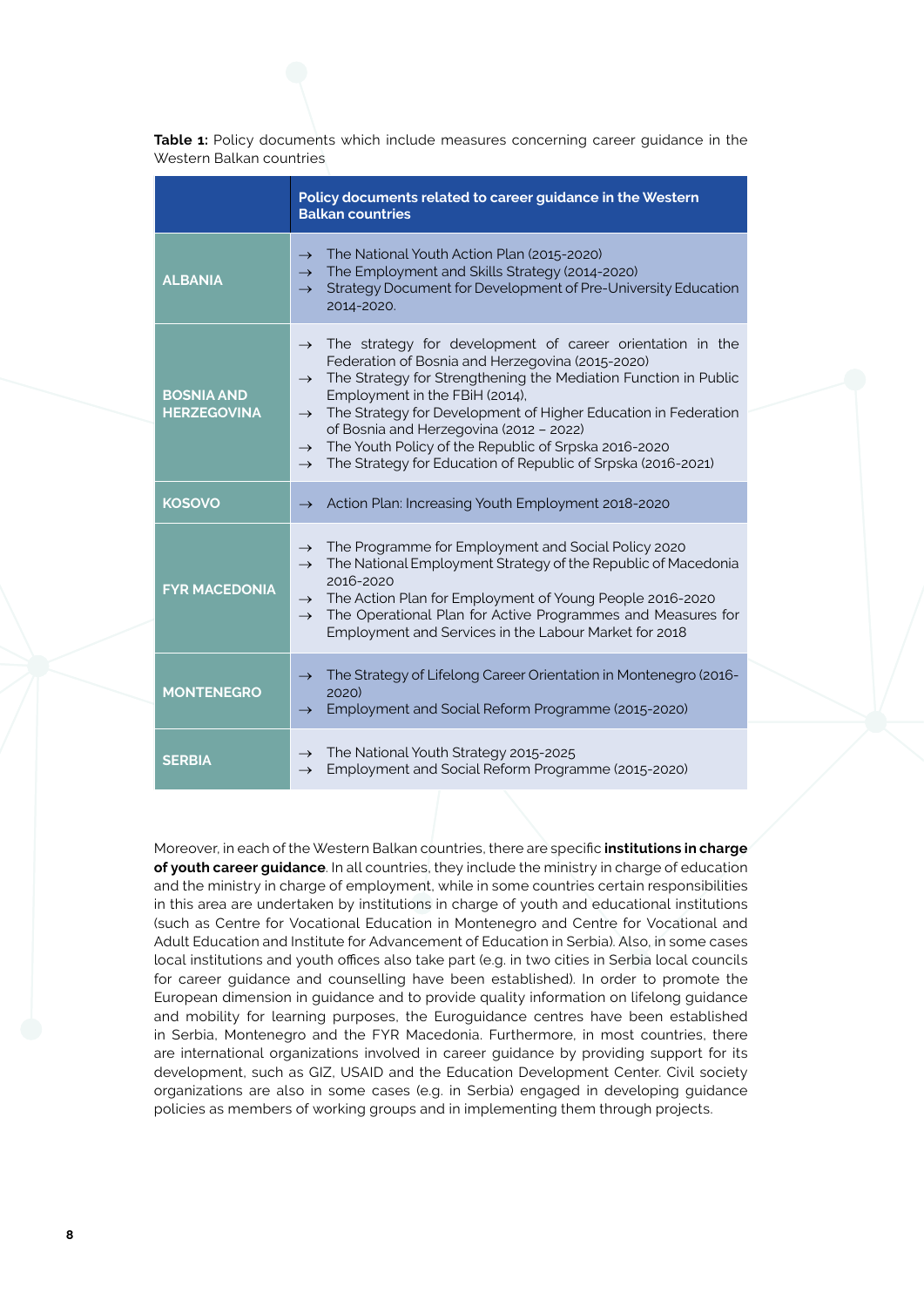### Are strategic documents related to career guidance a good basis for the career guidance system?

An important prerequisite for translating policy measures outlined in the strategic documents into practise is by introducing **realistic and well-developed action plans**, which has not always been the case with the strategic documents outlined above. For instance, the draft Action Plan for the implementation of the Strategy for Development of the Career Orientation in the Federation of Bosnia and Herzegovina has been created. Cantonal ministries are to draft their own action plans for the implementation of the Strategy accordingly. However, there is no information that these have been drafted so far. Similarly, it is assessed that the Action Plan for the implementation of the Strategy for education of the Republic of Srpska is not precise enough when it comes to career guidance measures.11 Also, some action plans were assessed by external reviewers as too ambitious (e.g. in the case of Serbia<sup>12</sup> and Kosovo<sup>13</sup>), and it was pointed out that in order to achieve the ambitious policy goals set out in the plans, the resource allocation needs to be realistic and that sufficient funding needs to be raised.

### Are there effective mechanisms for coordination and cooperation among the key stakeholders in lifelong guidance provision?

Even though there are various institutions involved in career guidance provision, there are no **established and functioning mechanisms for coordination and communication** among them. They are crucial both from the perspective of policy –to avoid policy fragmentation and duplication of effort, and from the perspective of young people – to easily identify what is available to them.14 Furthermore, coordination and cooperation are said to be particularly where a coordinated response from multiple providers is required. This is, for instance, the case in the guidance to unemployed people or people who have left the education system. Given their importance, establishing mechanisms for coordination has been put as one of the priorities<sup>15</sup> in establishing the system of lifelong quidance, which inspired comparative country reviews in order to determine the best way to achieve this.<sup>16</sup>

In some countries, such mechanisms have been envisaged in the policy documents, but have not been established. For instance, in Serbia<sup>17</sup> the national resource centre for career **counselling and guidance,** whose one of the functions should be to ensure the overall coordination and development of the system of career guidance and counselling and to represent the permanent connection between the fields of education and employment

<sup>11</sup> Sistem karijernog vođenja – put ka efikasnijem obrazovanju i zapošljavanju mladih, Omladinski Komunikativni Centar.

<sup>12</sup> Zelloth, H. (2011). Career Guidance Development Trends in Serbia. ETF, Working Paper, Brussels.

<sup>13</sup> Zelloth, H. (2008). Career guidance policy and practice in Kosovo. Review of progress and feasibility of future intervention.

<sup>14</sup> Lifelong Guidance Policy Network (2015). Guidelines for Policies and Systems Development for Lifelong Guidance: A Reference Framework for the EU and for the Commission. European Lifelong Guidance Policy Network. Jyväskylä: ELGPN. [Online]. Available at: [http://www.elgpn.eu/publications/browse-by-language/english/elgpn](http://www.elgpn.eu/publications/browse-by-language/english/elgpn-tools-no-6-guidelines-for-policies-and-systems-development-for-lifelong-guidance/)[tools-no-6-guidelines-for-policies-and-systems-development-for-lifelong-guidance/](http://www.elgpn.eu/publications/browse-by-language/english/elgpn-tools-no-6-guidelines-for-policies-and-systems-development-for-lifelong-guidance/)

<sup>15</sup> European Council (2008) Resolution on better integrating lifelong guidance into lifelong learning strategies.

<sup>16</sup> CEDEFOP (2008). Establishing and Developing National Guidance Forums: a Manual for Policy-Makers and Stakeholders. Luxembourg: Office for Official Publications of the European Communities; LGPN (2012) Lifelong Guidance Policy Development: A European Resource Kit. ELGPN Tool No. 1

<sup>17</sup> The Strategy of Career Guidance and Counselling in the Republic of Serbia and its Action Plan (2010-2014)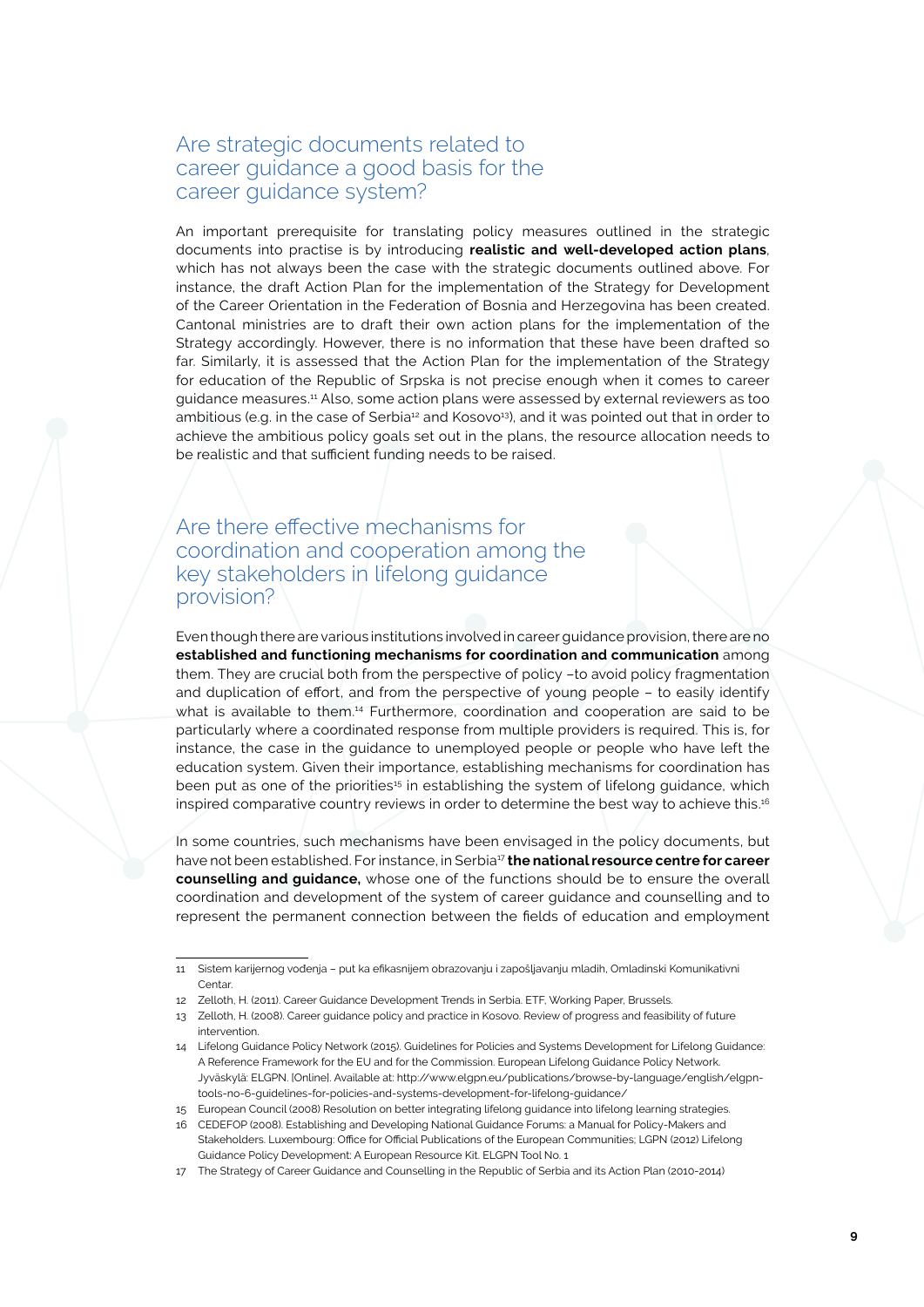in this regard, has been foreseen but not established. Moreover, the action plan for the implementation of the Strategy for career guidance and counselling provides for **protocols on cooperation between key actors** in the development of the system of career guidance and counselling, which was not achieved.<sup>18</sup> Signing of the protocols is also a measure in the Federation of Bosnia and Herzegovina<sup>19</sup> in order to improve the cooperation among different sectors which deal with career orientation, but there is no information available whether this has been achieved.

**The Policy Forum for Career Education and Guidance** was established in Kosovo in 2006 within the project as a mechanism of policy coordination in career guidance, based on a 'Memorandum of Understanding' signed by the three ministries in charge of education, labour and youth. Even though this was an excellent idea, in practice, the forum did not succeed to include all stakeholders in the area of career guidance in the country.20 It was project-led so the mechanism was impossible to maintain upon the finalisation of the project. The **establishment of the National Guidance Forum** was foreseen in Montenegro<sup>21</sup> and according to the report in 2016 a coordination body was set up, consisting of the representatives of ministries of education and labour, public employment service, Chamber of Commerce, Association of Employers, the U and schools, with the main role to monitor the implementation of the action plan. In this case, civil society organizations have not been involved yet, and there is a question of sustainability of the coordination body after the Action Plan has expired, given that the similar national coordination body was envisaged and set up during the previous career guidance strategy. In Serbia, the working group which was established for monitoring the Action Plan (2010-2014) and which was recommended<sup>22</sup> to undertake the coordination role as a permanent body, does not exist anymore.

#### *An example of good practice from the EU:<sup>23</sup>*

In Finland, the government has been establishing working groups for stakeholders in guidance since the 1980s. As career guidance services are provided mainly within the public school system and by public labour administration, these working groups involve representatives of the Ministry of Education and the Ministry of Labour, as well as representatives of regional authorities, students' organisations, school principals' organisation, etc. The ministries have taken turns in convening working groups and have issued letters of appointment, with the main tasks outlined. All direct costs in connection with their work have been covered by the ministry in charge.

These working groups are entrusted with specific tasks, such as discussion of key policy issues. For instance, the Cooperation Group for Educational Guidance and Counselling and Employment Services has discussed topics such as the role of municipalities and regions in implementing and evaluating guidance and

<sup>18</sup> Report on the implementation of the Strategy of career guidance and counselling in the Republic of Serbia for the period from March 2013 until December 2014.

<sup>19</sup> The strategy for development of career orientation in the Federation of Bosnia and Herzegovina (2015-2020)

<sup>20</sup> Zelloth, H. (2008). Career guidance policy and practice in Kosovo. Review of progress and feasibility of future intervention.

<sup>21</sup> By The Strategy of Lifelong Career Orientation in Montenegro (2011-2015) as well as The Strategy of Lifelong Career Orientation in Montenegro (2016-2020).

<sup>22</sup> Feasibility study regarding the founding of the national resource centre for career guidance and counselling in Serbia and further development of career guidance and counselling system in Serbia, available at: [http://pyle.](http://pyle.si/2016/05/31/feasibility-study-regarding-the-founding-of-the-national-resource-centre-for-career-guidance-and-counselling-in-serbia-and-further-development-of-career-guidance-and-counselling-system-in-serbia/) [si/2016/05/31/feasibility-study-regarding-the-founding-of-the-national-resource-centre-for-career-guidance](http://pyle.si/2016/05/31/feasibility-study-regarding-the-founding-of-the-national-resource-centre-for-career-guidance-and-counselling-in-serbia-and-further-development-of-career-guidance-and-counselling-system-in-serbia/)[and-counselling-in-serbia-and-further-development-of-career-guidance-and-counselling-system-in-serbia/](http://pyle.si/2016/05/31/feasibility-study-regarding-the-founding-of-the-national-resource-centre-for-career-guidance-and-counselling-in-serbia-and-further-development-of-career-guidance-and-counselling-system-in-serbia/)

<sup>23</sup> As described in: CEDEFOP (2008). Establishing and Developing National Guidance Forums: a Manual for Policy-Makers and Stakeholders. Luxembourg: Office for Official Publications of the European Communities;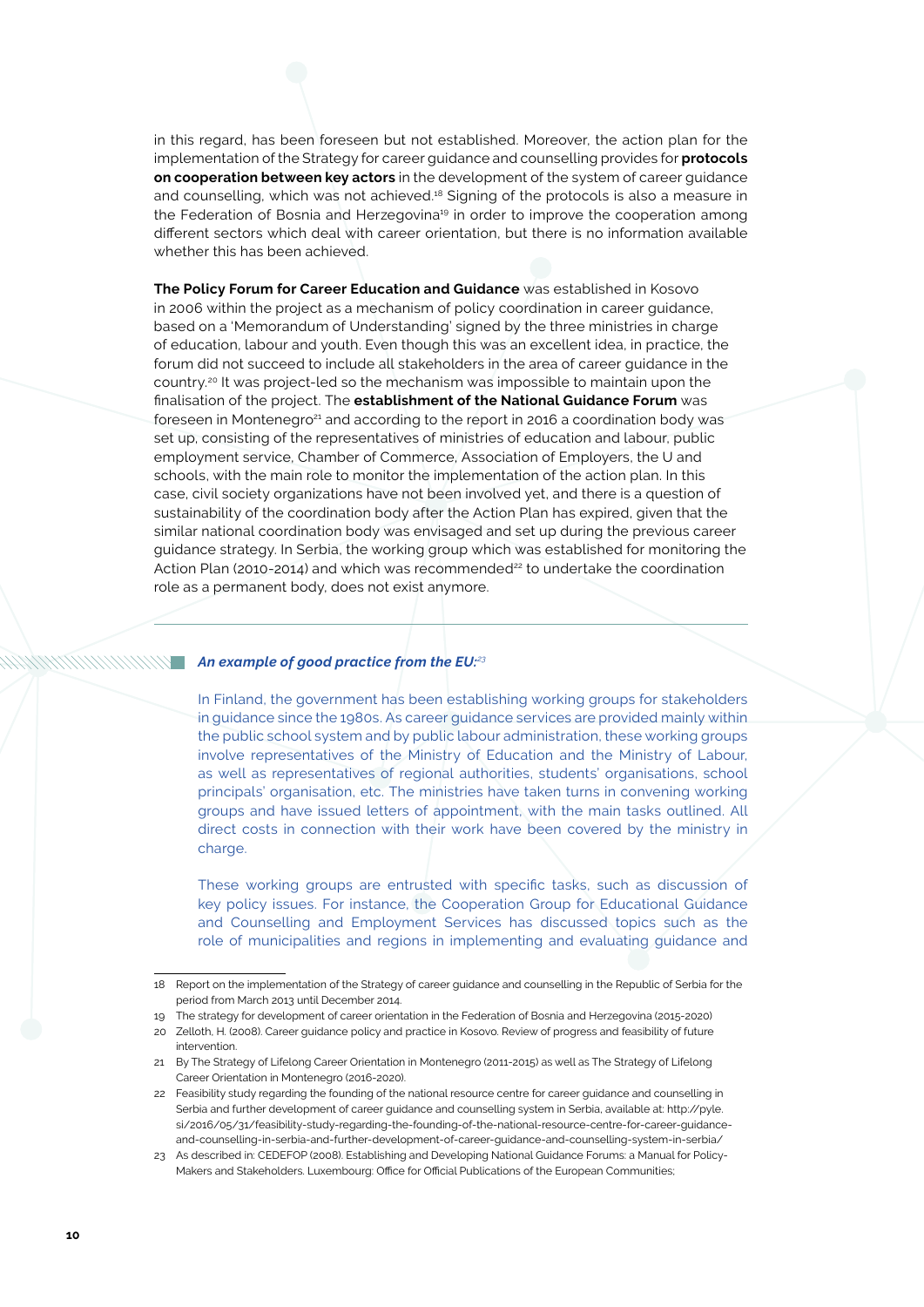counselling provision and provision of guidance services to young people not in education or employment system. Moreover, these forums have a role in identifying gaps in provision and developing policies and filling them. At the national level, the issues concerning cooperation between student counselling services for young people and employment services are dealt with by a special working group, which makes various proposals on issues concerning education, training and employment of young people.

Taking into account the experiences of establishing some forms of coordination between different stakeholders at the national level in order to successfully coordinate career guidance policy in the Western Balkan countries, it seems crucial to ensure the sustainability of the coordinating body. One proposal may include the establishment of this body in the form of an intersectoral working group including all relevant stakeholders (policymakers, civil society organizations and service providers). Also, given that in each country there are several ministries responsible for career guidance, they can take turns in convening working groups. Working groups can be set up for different tasks which are of the utmost importance for the national policy, e.g. creating quality standards, involving NEETs (Not in Education, Employment, or Training) in career guidance or improving career information.

### *Recommendation:*

**In order to avoid policy fragmentation and duplication of effort, as well as to facilitate access to career guidance services to young people, governments of the Western Balkan countries should adopt a decision on establishing national Working Groups for the development of guidance policies and systems which gather both government representatives from education, employment and youth policy sectors and representatives of other stakeholders, including civil society organizations. Ministries in charge of education, employment and youth (if any) can take turns in convening working groups and covering the related expenses, depending on the task the working group is in charge of.**

### Do young people have access to quality career guidance services?

Many young people in the Western Balkan countries **are still not involved in career guidance services.** For example, around two-thirds of young people in Serbia report that they have not been involved in career guidance services.<sup>24</sup> The conclusion of the recent report on career guidance in Albania<sup>25</sup> is that there is "only limited and fragmented understanding of career guidance concept" and that it is neither well represented in the curriculum nor available to students of public universities.

<sup>24</sup> Ministry of Youth and Sports. (2015).The position and needs of young people in Serbia. Ministry of Youth and Sports: Belgrade.

<sup>25</sup> Ademi b. & Avxhiu, s. (2017). Review of current state of Career Guidance and counseling in Albania. Available at: http://risialbania.al/index/wp-content/uploads/2017/03/Review-of-current-state-of-Career-Guidance-andcounseling-in-Albania.pdf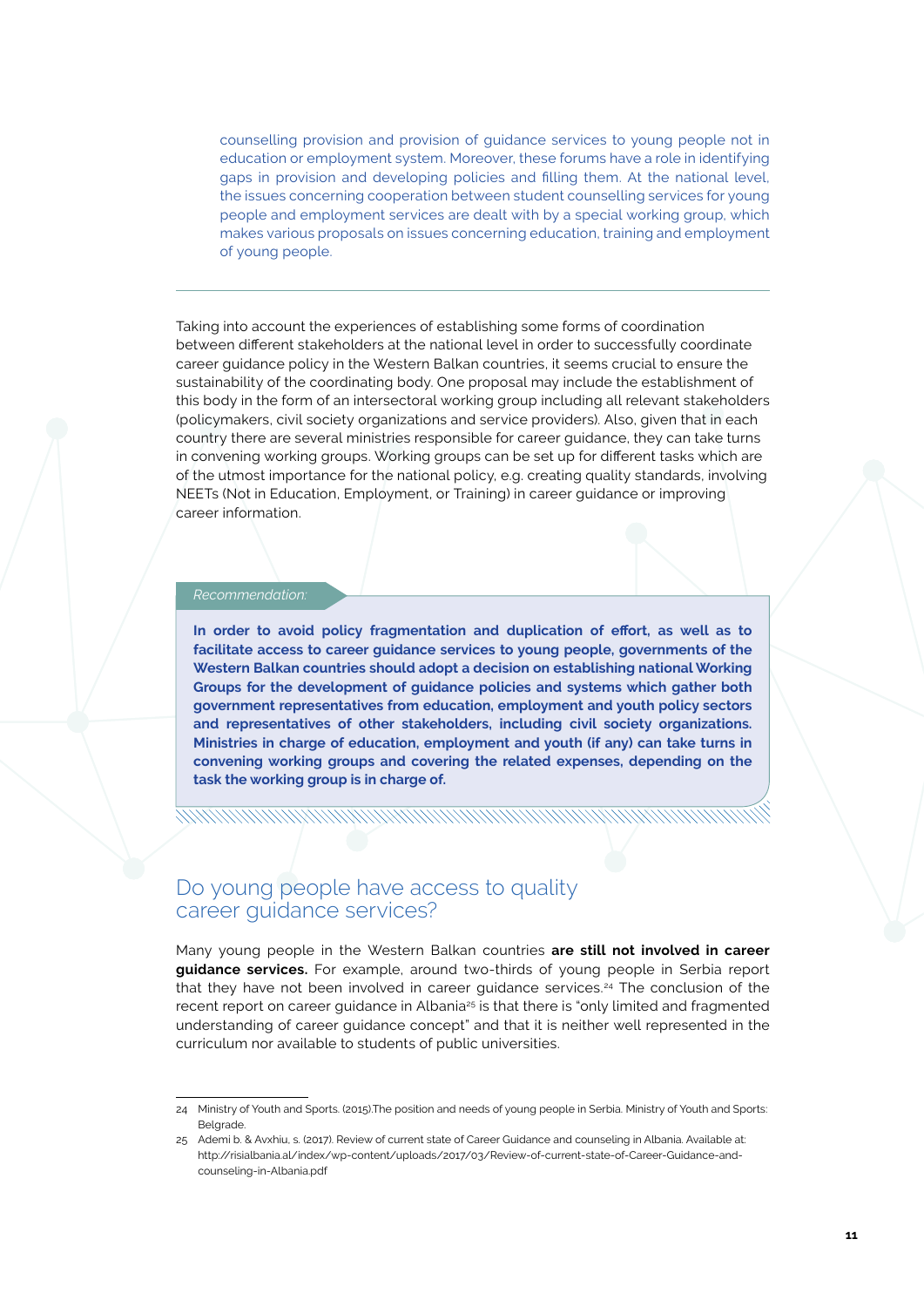One issue that deserves special attention concerning the services which are currently provided is that in most of the Western Balkan countries there is no **established mechanism for ensuring the quality of services, particularly for ensuring that young people who receive those services actually do develop career management skills**. Quality assurance has been set as a priority in strategic documents in Montenegro, and in one of the political entities in Bosnia and Herzegovina (the Federation of Bosnia and Herzegovina). Their strategic documents lay down specific steps to be undertaken to establish quality standards for all service providers. Although the absence of quality assurance has also been noted in other countries, the development of quality standards has not been put on their agenda. For instance, for some components of career guidance system in Albania<sup>26</sup> such as career guidance module which is an extracurricular activity for students in the last grade of compulsory education, it has been emphasized that no evaluation is carried out. Similarly, it has been recognized that the main mechanism for monitoring and ensuing the quality of service which is in place in the FYR Macedonia<sup>27</sup> is by counting the number of users reached whereby the overall quality framework is missing.

### *An example of introducing quality standards of career guidance services:*

In Serbia, the quality standards have recently been developed by the Working Group comprising representatives of the Institute for Advancement of Education, ministries in charge of education, youth and employment, Council for Vocational and Adult Education, Institute for Evaluation of Education, Public Employment Service, Chamber of Commerce, Euroguidance centre, educational institutions, international and civil society organizations.

The standards refer to service providers in all sectors (education, employment and youth) and they take into account the European Quality-Assurance Framework.28 The quality standards consist of the career management skills standards, standards of career practitioners' competences, organizational standards and standards of programmes. In the next period, the process of implementation and monitoring of standards is to be realized.

### *Recommendation:*

**In order for all young people to have access to quality support for enhancing their career management skills, a minimum set of standards for career guidance services should be established through the work of a working group, including all national stakeholders.**

<sup>26</sup> Ademi b. & Avxhiu, s. (2017). Review of current state of Career Guidance and counseling in Albania. Available at: [http://risialbania.al/index/wp-content/uploads/2017/03/Review-of-current-state-of-Career-Guidance-and](http://risialbania.al/index/wp-content/uploads/2017/03/Review-of-current-state-of-Career-Guidance-and-counseling-in-Albania.pdf)[counseling-in-Albania.pdf](http://risialbania.al/index/wp-content/uploads/2017/03/Review-of-current-state-of-Career-Guidance-and-counseling-in-Albania.pdf) 

<sup>27</sup> [https://eacea.ec.europa.eu/national-policies/en/content/youthwiki/34-career-guidance-and-counselling](https://eacea.ec.europa.eu/national-policies/en/content/youthwiki/34-career-guidance-and-counselling-former-yugoslav-republic-macedonia)[former-yugoslav-republic-macedonia](https://eacea.ec.europa.eu/national-policies/en/content/youthwiki/34-career-guidance-and-counselling-former-yugoslav-republic-macedonia)

<sup>28</sup> ELGPN (2012) Lifelong Guidance Policy Development: A European Resource Kit. ELGPN Tool No. 1, Chapter Annex D: Quality-Assurance and Evidence-Base (QAE) Framework, available at: [http://www.elgpn.eu/publications/browse-by-language/english/ELGPN\\_resource\\_kit\\_2011-12\\_web.pdf/.](http://www.elgpn.eu/publications/browse-by-language/english/ELGPN_resource_kit_2011-12_web.pdf/)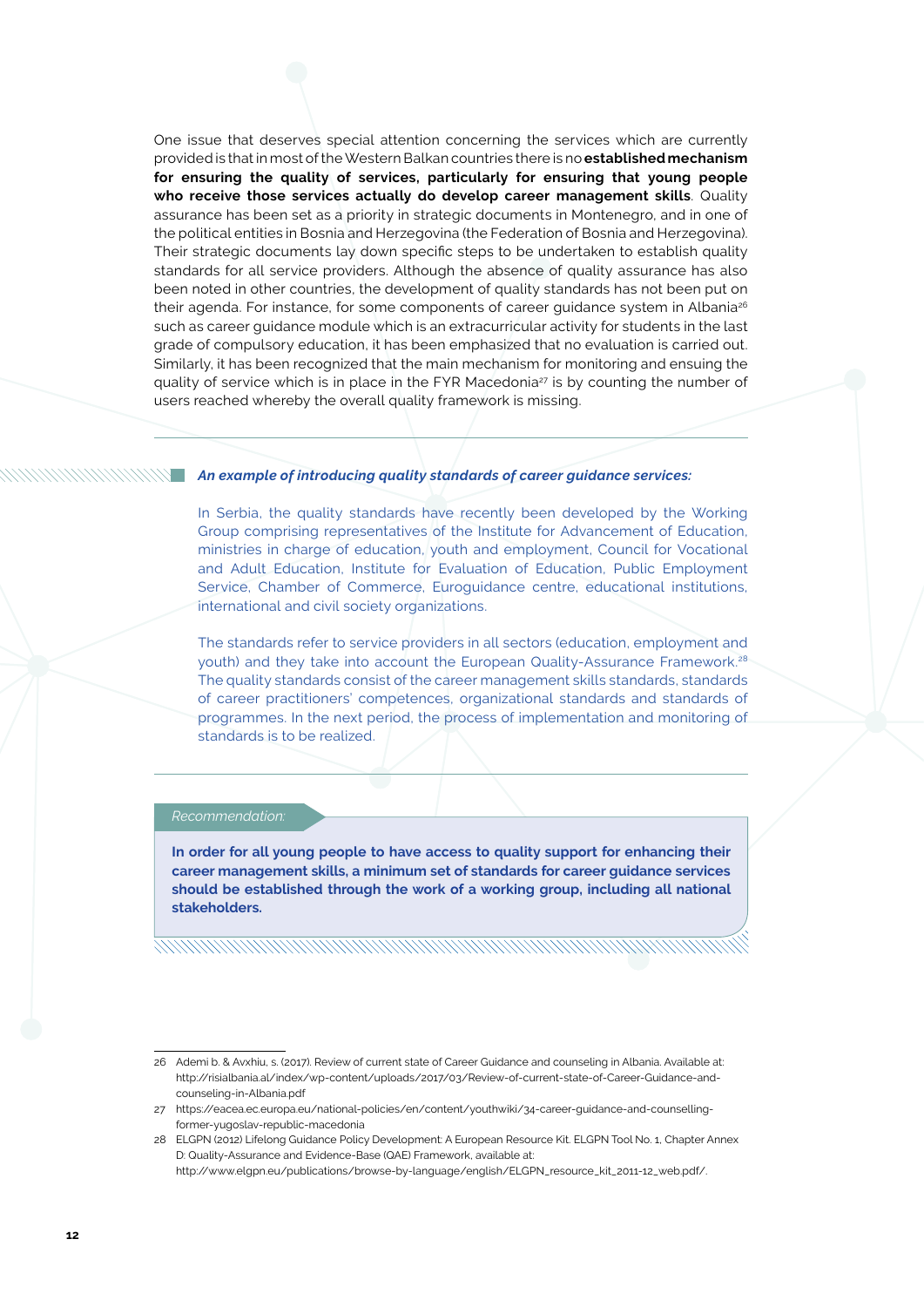### Do young people have access to quality and reliable career-related information?<sup>29</sup>

There is a substantial lack in the development of **quality career-related information**. Our desk analysis has shown that in all countries there are some web-based and printbased materials providing career information on education and training options and pathways and occupations, which are available through national employment agencies, educational institutions, the private sector, and civil society organizations. However, they are neither **comprehensive and integrated**, nor connected with self-assessment, career planning and job-search tools which hinders their potential to provide a basis for young people in making well-informed career choices. Moreover, there are no standards or voluntary guidelines for the collection, production and dissemination of career information by the public and private sectors in any of the countries. This absence leads to the state where young people and career practitioners who work with them do not have reliable and user-friendly career information and turn to other, sometimes unreliable, sources.

One of the crucial aspects of career-related information needed for young people to make informed career choices is **the labour market information**. The data which is relevant for young people includes trends in employment, information on competencies required for occupation, earning levels and trends, numbers of vacancies available in the labour market, links to vacancies and links to related education and training opportunities.30

However, although in the Western Balkan countries there are difficulties concerning skills assessment and anticipation,<sup>31</sup> even labour-market information that is collected is generally not transformed into user-friendly and usable learning material for career guidance. For instance, the most frequently mentioned channels for the dissemination of results<sup>32</sup> on skill needs in the Western Balkan countries are reports and websites, and rarely is it the case that they are disseminated via social media (e.g. Facebook and Twitter) largely used by young people. Although the social media have been underused in this purpose in other European countries as well,<sup>33</sup> their potential for reaching out to young people should be explored. Moreover, the information obtainable through reports and websites is not presented in a youth-friendly manner. Similarly, it has been noted that in Albania,34 there are difficulties in translating labour market information into user-friendly career information relevant for different youth career development stages, which is partially due to the lack of reliable and comprehensive data and partially due to not adjusting publication to be available to users.

<sup>29</sup> Career-related information includes information on education and training options, education, pathways and occupations, as well as labour marker information (such as trends in employment and information on skills in high demand in the labour market.

<sup>30</sup> Using labour market information - Guide to anticipating and matching skills and jobs, Volume 1, http://www. cedefop.europa.eu/files/2215\_en.pdf

<sup>31</sup> ETF (European Training Foundation), Skills needs identification and skills matching in South Eastern Europe, ETF, Turin, 2016.

<sup>32</sup> ETF (European Training Foundation), Skills needs identification and skills matching in South Eastern Europe, ETF, Turin, 2016.

<sup>33</sup> OECD (2016), Getting Skills Right: Assessing and Anticipating Changing Skill Needs, Getting Skills Right, OECD Publishing, Paris,<https://doi.org/10.1787/9789264252073-en>, p.65

<sup>34</sup> Ademi b. & Avxhiu, s. (2017). Review of current state of Career Guidance and counseling in Albania. Available at: [http://risialbania.al/index/wp-content/uploads/2017/03/Review-of-current-state-of-Career-Guidance-and](http://risialbania.al/index/wp-content/uploads/2017/03/Review-of-current-state-of-Career-Guidance-and-counseling-in-Albania.pdf)[counseling-in-Albania.pdf](http://risialbania.al/index/wp-content/uploads/2017/03/Review-of-current-state-of-Career-Guidance-and-counseling-in-Albania.pdf)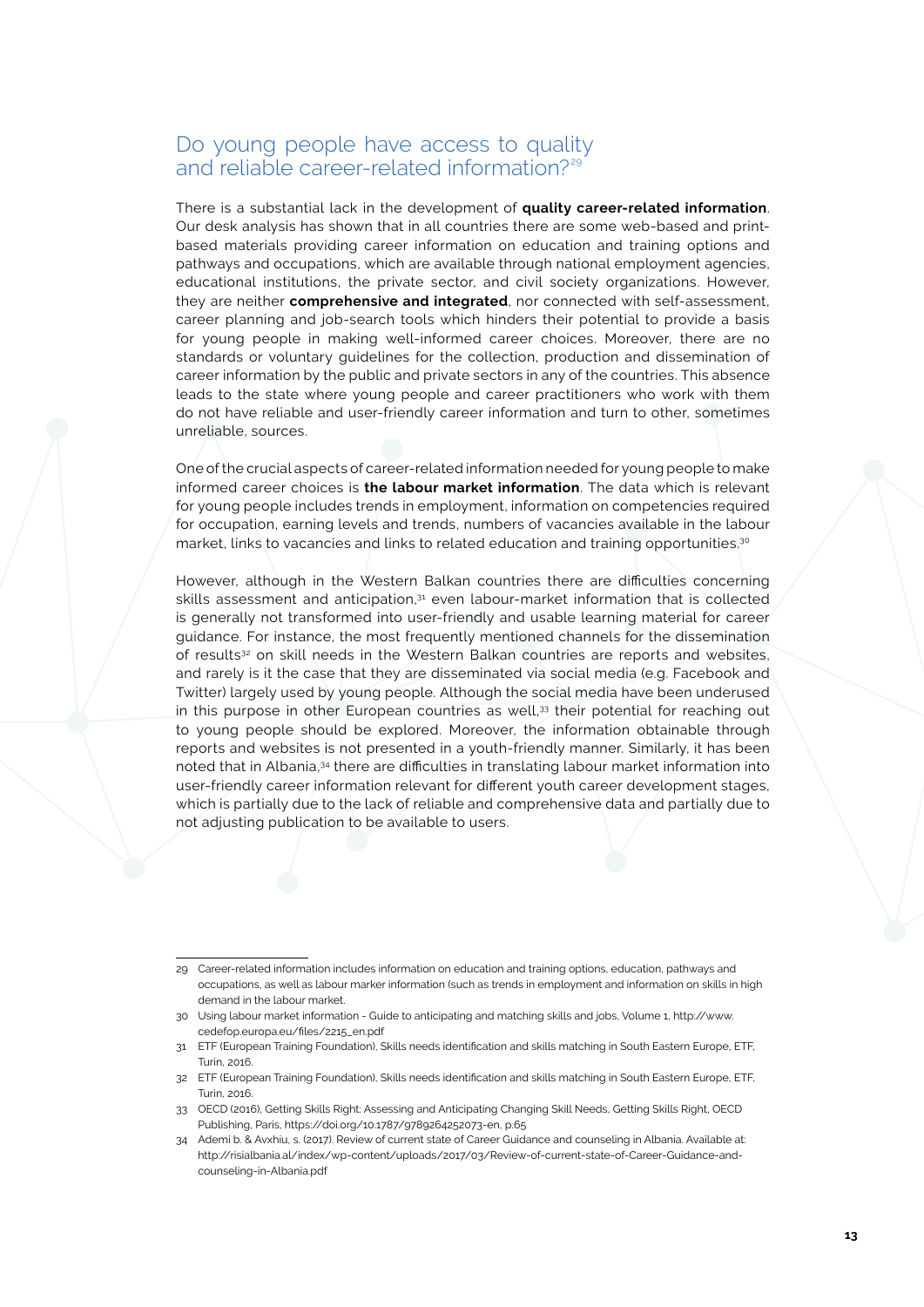### *Examples of good practice:*

**MANAMANT** 

Ministry of Education, Science and Technology in Kosovo is preparing the platform **Busulla.com**, which will be a platform that would help provide support in career planning to students in pre-university education, starting from the 8th grade. It contains self-assessment tools (assessing interests, values, abilities and preferences), information about all occupations that are in high demand in the labour market, skills that are required from the specific profession, information about traineeship possibilities and school finder (based on criteria such as occupation and location). It also has an option for live Chat and Forum. The students also have an opportunity to create an individual development plan. A Guidebook for the Implementation of a Career Guidance Information System in Kosovo schools will be developed.

**BOS karijera** (karijera.bos.rs) is an interactive online service for career planning developed in Serbia by civil society organization, Belgrade Open School, and it is aimed primarily at secondary school students. Having registered, a young person can complete tests for self-assessment, search the database of occupations and the database of educational institutions in higher education which correspond to occupations and create their personal career plan. Moreover, young people can write an email to a career counsellor and they can search for answers to questions previously posed to a career counsellor.

Creating national portals which contain career-related information can be a long and expensive process. Through desk analysis and consultations carried out in the process of creating this report, different institutions and organizations have been identified in each of the countries that do provide relevant career information (i.e. databases on educational options, occupations, required skills). What might be feasible is to interlink them in youthfriendly web portals. This web-portal can be developed by public employment services, Ministry of Education, Ministry of Labour, national resource centre for career guidance, if any, or it can be outsourced by private organizations or civil society organizations (depending on the national context). The responsibility for updating that information can be shared among various public institutions and organizations. For instance, Euroguidance centers can play a significant role in providing a database on learning opportunities and maintaining it. Young people can be involved in the process of ensuring that the website is user friendly and the youth-dedicated civil society organizations can play a large part promoting this platform and information it contains and ensuring that it is available to young people with fewer opportunities (such as young people from rural and remote areas).

### *Recommendation:*

**In order to ensure that career-related information is accessible to young people, a national online information system combining all available information should be set up. Individual ministries (in charge of education, employment or youth) can directly be responsible for the production of career information or they can contract out the private sector or civil society organizations for that purpose. Young people in particular should play an active role in the production of this type of information to ensure that it is in line with their needs.** 

**The dissemination of existing career-related information should be made available to young people through multiple channels, including social media, in a manner accessible to them. This can be done in cooperation with civil society organizations working with young people or delegated to them.**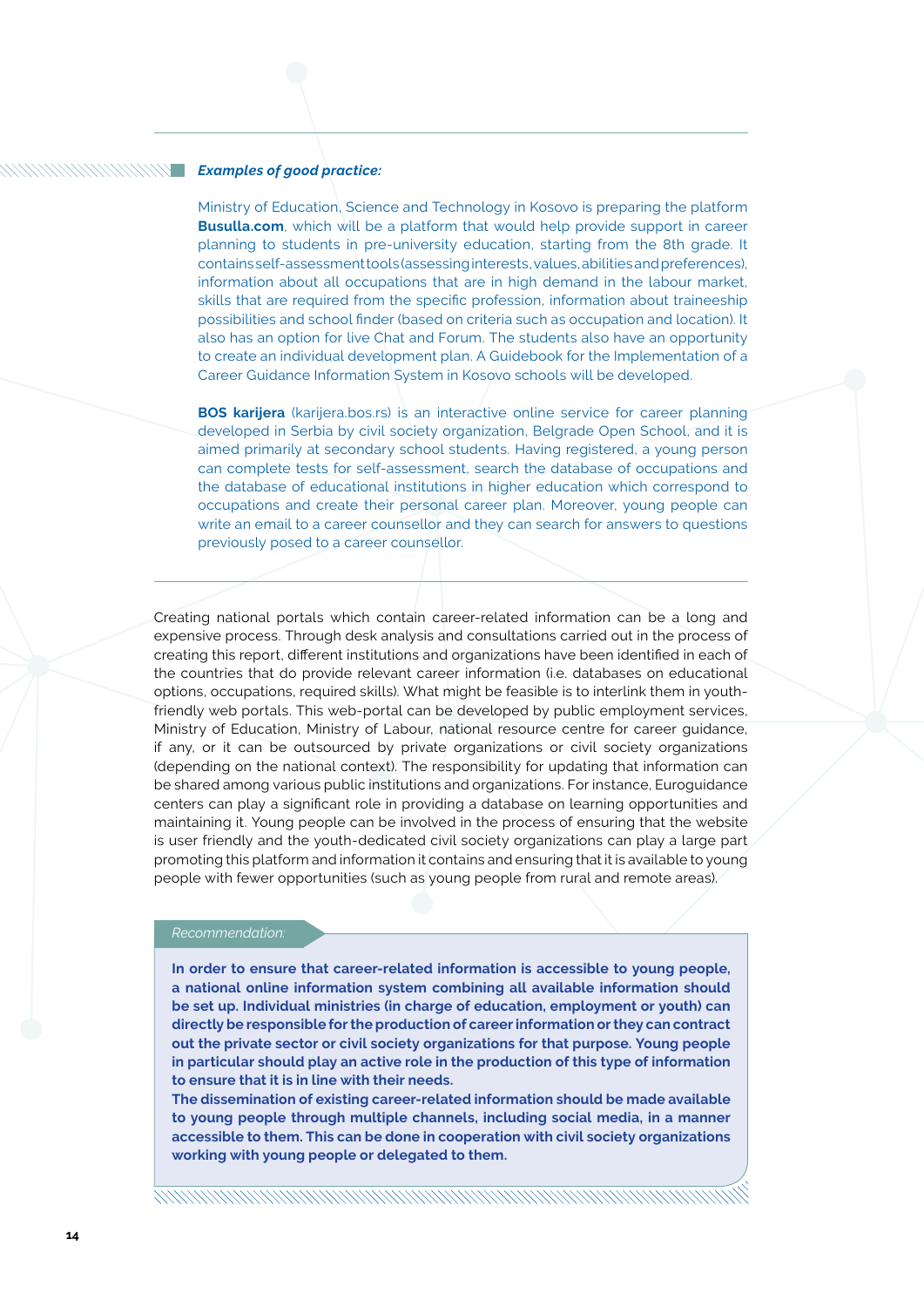### **Traineeships in the Western Balkans**

Many young people who are trying to get a foothold in the labour market are faced with the "experience trap", in other words, they cannot obtain their first job without previous work experience. One way they can gain work experience is through traineeships that provide them with on-the-job experience. Some young people do have the opportunity to undertake traineeships during their formal education, but this is not always the case or those traineeships do not equip them with appropriate skillset sought by employers. Thus, there is a tendency to organize traineeships outside of the regular curriculum. Recently, special attention has been paid to the fact that numerous young people in Europe are taking part in **traineeship programmes which are not intermediated by university or public employment services**.

In these traineeships, often called **"traineeships in the open market"**, young people largely negotiate the terms and conditions of traineeships directly with the organizations/ companies in which they are pursuing traineeship. It has been noticed that young people in this type of traineeships are in danger of being tasked to conduct only menial tasks, without any meaningful learning or training content, which has triggered response in terms of establishing regulatory frameworks or guidelines in this area to ensure that traineeships do **provide quality learning experience for young people and improve their employability**. In order to promote the traineeships which have a strong learning component and which ensure adequate working conditions for young people, the Council of the European Union adopted in 201435 a recommendation on a quality framework for traineeships which refers both to traineeships that are part of the youth employment policy and traineeships in the open market.

Since traineeships which are part of the active labour market measures are dealt with in the Regional Report on Active Labour Market Measures for Youth, in this report the discussion will be focused on the existing state of the art regarding traineeships defined<sup>36</sup> as programmes with the following characteristics:

- for the **acquisition of work experience** that involves learning and training implemented with the aim of improving employability and transition to employment;
- short-term, i.e. limited in duration;
- organized on **one's own initiative**, i.e. not a mandatory part of formal education and training and not prescribed by law or rulebooks as a requirement for practising a certain profession, and/or trade (which is the case with professions such as law and medicine);
- may, but **do not have to be directly related to the formal educational background** of the person attending a traineeship; and
- may include both people who are and those who are not in the formal education **system**.

#### ■ How prevalent are traineeships in the open market?

In European countries, a surge in numbers of young people taking traineeships in general, and especially the traineeships in the open market not organized by education or labour market institutions has been noted.37 How present is this type of traineeship in the Western

<sup>35</sup> Council of the European Union, "Council recommendation on Quality Framework for Traineeships" (Brussels, 10 March 2014).

<sup>36</sup> Djurovic, A., Velev, B. & Manić Radoičić, J. (2017). Improvement of the Legal Framework for the Regulation of Traineeships in the Republic of Serbia. Belgrade: Social Inclusion and Poverty Reduction Unit of the Government of the Republic of Serbia and Belgrade Open School, [http://socijalnoukljucivanje.gov.rs/wp-content/](http://socijalnoukljucivanje.gov.rs/wp-content/uploads/2017/04/Improvement_of_the_legal_framework_for_the_regulation_of_traineeships_in_the_republic_of_serbia.pdf) [uploads/2017/04/Improvement\\_of\\_the\\_legal\\_framework\\_for\\_the\\_regulation\\_of\\_traineeships\\_in\\_the\\_republic\\_of\\_](http://socijalnoukljucivanje.gov.rs/wp-content/uploads/2017/04/Improvement_of_the_legal_framework_for_the_regulation_of_traineeships_in_the_republic_of_serbia.pdf) serbia pdf

<sup>37</sup> Eurobarometer 378: [http://ec.europa.eu/public\\_opinion/flash/fl\\_378\\_en.pdf](http://ec.europa.eu/public_opinion/flash/fl_378_en.pdf)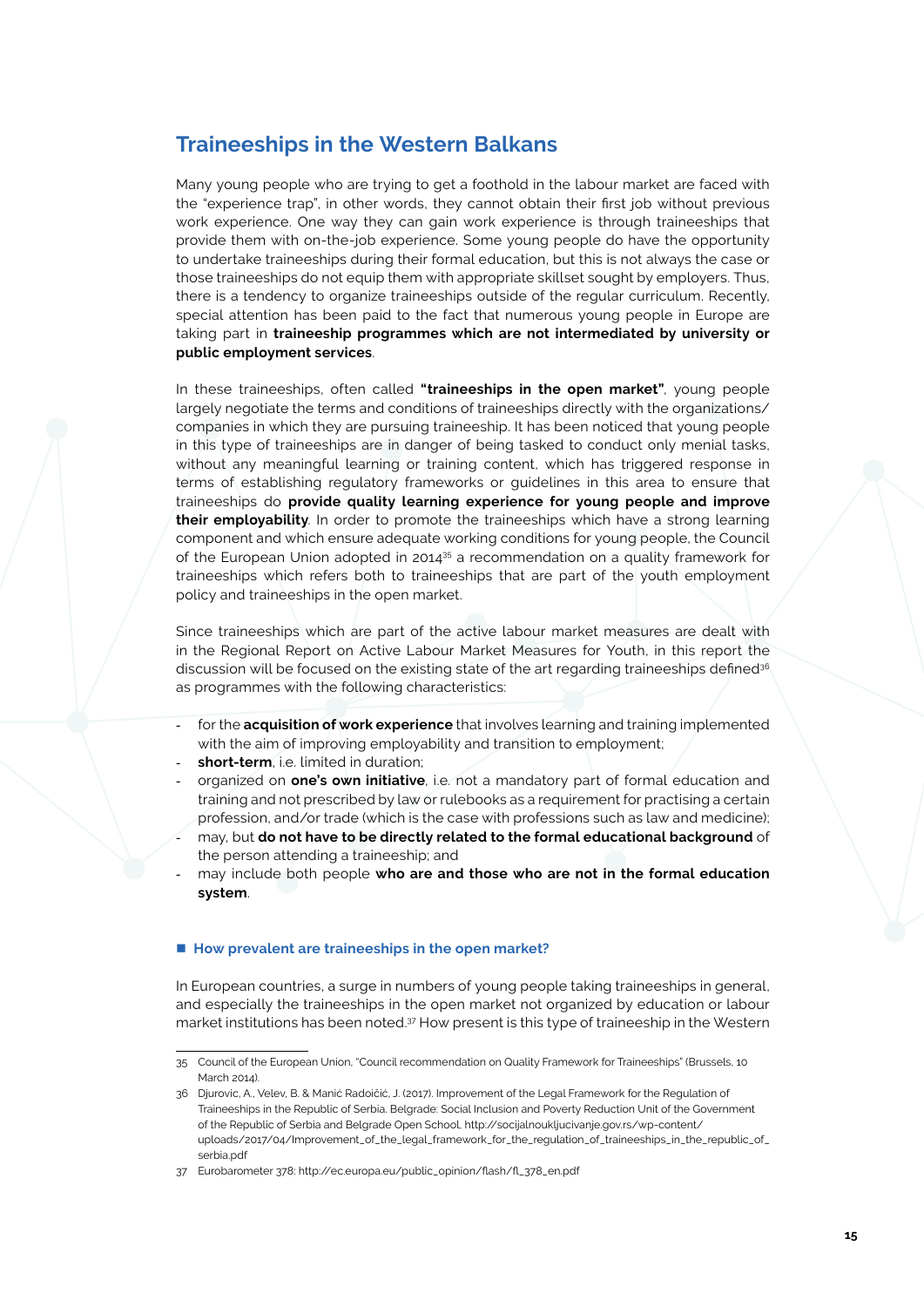Balkans? Unfortunately, **there is no precise data regarding the number of young people who undertake traineeships in the labour market** on their own initiative in the Western Balkan countries, nor data regarding their quality. Some data for Serbia,<sup>38</sup> indicates that they are present - approximately one in five young persons in Serbia has participated in traineeship programme and in around 18% of the cases they were organized by companies themselves. During the consultations which were held in the National Fora in each of the countries, it has been noted that in Albania, Bosnia and Herzegovina, the FYR Macedonia and Montenegro there are these types of traineeships, organized by private companies or civil society organizations, but there is no data showing how widespread they actually are.

#### ■ What is the quality of traineeships undertaken by young people?

At the EU level, there is **an accepted set of quality dimensions,39** which stipulate that traineeships should be based on a written agreement, that learning and training objectives should be clarified, that rights and working conditions of trainees should be respected in accordance with applicable law, that traineeships should have a reasonable duration, that the competences acquired should be recognized and validated and that traineeship providers should include in their vacancy notices information on the terms and conditions of the traineeship. Based on these criteria, which should be taken into account both for the traineeships in the open market and the traineeships which are part of youth employability policies, the International Labour Organization published a checklist<sup>40</sup> to assess the quality of traineeships, to be used also to determine the quality of traineeship offers made under Youth Guarantee (YG) implementation plans.

As there is a general lack of data on the number of traineeships and young people who pursue them in the Western Balkan countries there is **also the lack of information on the quality of those traineeships**. The issue of quality equally refers to traineeships in the open market and traineeships that are part of youth employability policies, whereby there is a greater risk that the former will not provide young people with meaningful learning experience.

The available data shows a **worryingly low quality of traineeships in general**. In Serbia, there is an annual survey that includes a set of questions on the quality of traineeship programmes. Among the total number of young people who participated in traineeship programmes in Serbia in 2017, three-quarters of them participated in at least one programme without having signed a written contract, and according to the data from 2015, 50 per cent were without mentors. $4<sup>1</sup>$  In Montenegro, the 2014 data $4<sup>2</sup>$  on the quality of the Government traineeship programmes for higher education graduates suggest that even though majority of young people reported having adequate learning and working conditions, it was not always the case (e.g. in one evaluation 33% of young people involved stated that they had not been introduced to the plan for their professional training and 10% that they had not had adequate working conditions). In both countries, certain activities were carried out in order to promote the quality of traineeships, such as publishing manuals for young people introducing them with their rights,<sup>43</sup> or celebrating International

<sup>38</sup> Ministry of Youth and Sports. (2016). The position and needs of young people in Serbia. Ministry of Youth and Sports: Belgrade.

<sup>39</sup> Council of the European Union, "Council recommendation on Quality Framework for Traineeships" (Brussels, 10 March 2014).

<sup>40</sup> Rosas G., Corbanese V. (2017). Developing quality traineeships for young people. Turin: International Labour Organization. [Online]. Available at: [http://www.ilo.org/wcmsp5/groups/public/---ed\\_emp/documents/](http://www.ilo.org/wcmsp5/groups/public/---ed_emp/documents/publication/wcms_613352.pdf) [publication/wcms\\_613352.pdf](http://www.ilo.org/wcmsp5/groups/public/---ed_emp/documents/publication/wcms_613352.pdf) 

<sup>41</sup> Ministry of Youth and Sports. (2016). The position and needs of young people in Serbia. Ministry of Youth and Sports: Belgrade.

<sup>42</sup> Association for Democratic Prosperity – Zid. (2014). The report on the assessment of the effects of policies which regulate traineeships in Montenegro.

<sup>43</sup> Available at: [https://issuu.com/adp-zid/docs/brosura\\_efa096b7dc6e2d,](https://issuu.com/adp-zid/docs/brosura_efa096b7dc6e2d) accessed 14.06.2018.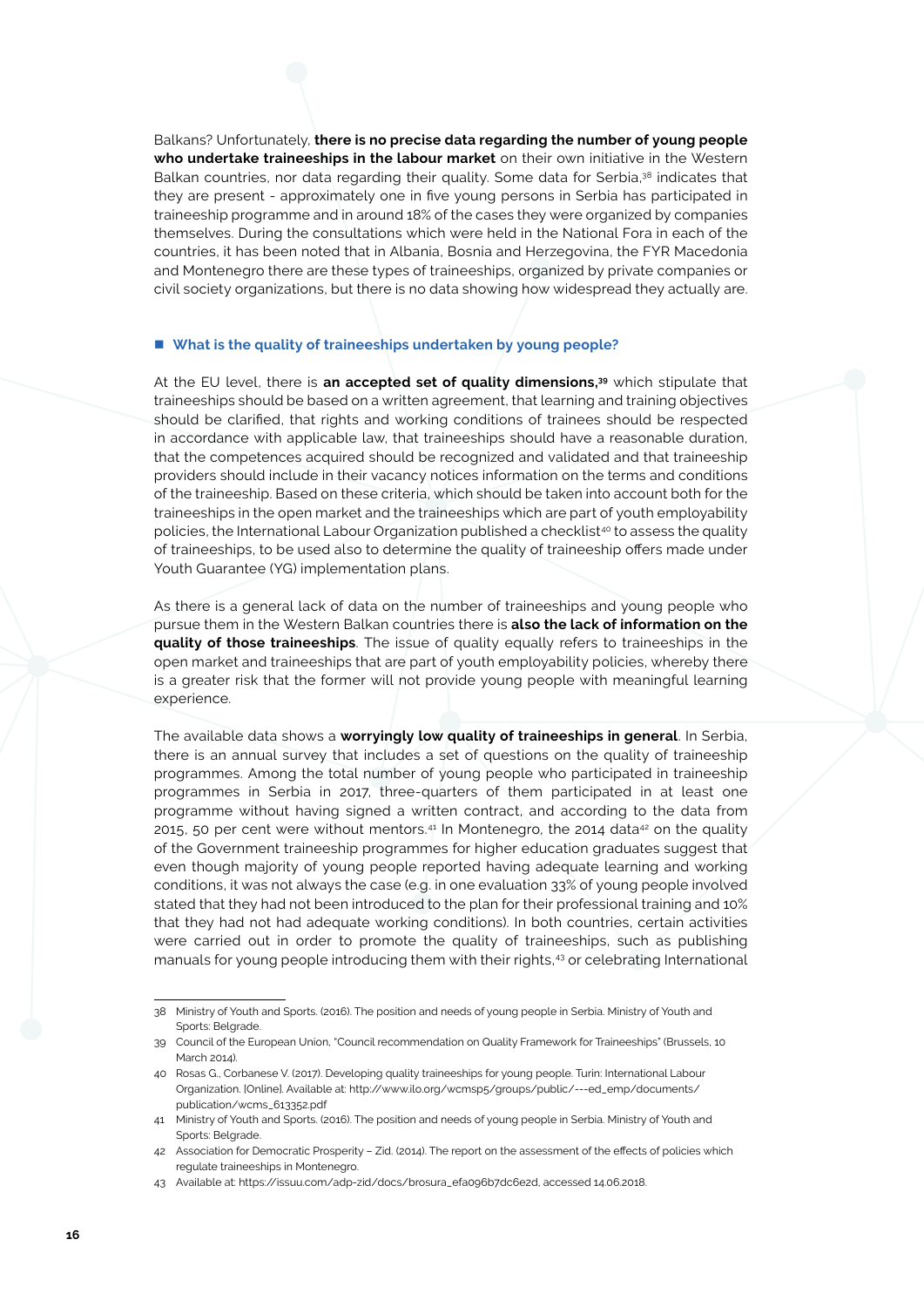Interns' Day.44 In other Western Balkan countries, the Consortium of the WeB4YES project in cooperation with National Forums did not find information on the quality of traineeships in which young people are involved.

#### *Recommendation:*

**A regional survey to be conducted in all Western Balkan countries should include a set of questions aimed at collecting data on the involvement of young people in traineeships and the quality of those traineeships (e.g. within the Balkan Barometer). This data should further be used by public institutions and civil society organizations to identify gaps as well as to design measures aimed at increasing the offer and ensuring the quality of the traineeships offered in the open market.** 

### ■ Is there a regulatory framework for traineeships?

One way of ensuring the quality of traineeships, besides promoting quality dimensions, is by adopting legislation or issuing guidelines to regulate the content and the implementation of traineeships. However, none of the Western Balkan countries has **a regulatory framework of traineeships, which could also include the traineeships organized in an open market**. The opposite is the trend at the EU level. The review conducted in 2016 and presented in the *Staff Working Document on Applying the Quality Framework for Traineeships<sup>45</sup>* found that all 28 Member States have regulatory frameworks that cover at least some forms of traineeships outside of the regular curriculum and that eight have specific regulations on both ALMP (Active labour market policies)-type and open market traineeships.

The types of traineeships which are currently regulated are those the completion of which is mandatory in order to access a specific profession (e.g. teaching, medicine, architecture, etc.). The Labour Laws of Bosnia and Herzegovina, the FYR Macedonia, Montenegro and Serbia46 contain provisions related to traineeships based on the employment contract or some other type of contract (commonly referred to as professional training contract), whose purpose is professional on-the-job training, and which are regularly related to specific professional exams. Furthermore, all Western Balkan countries offer various traineeships as a part of youth employability policies, although their regulation differs.

#### *Recommendation:*

**Public institutions should develop and/or improve the regulatory framework for traineeships in line with the quality standards outlined in the EU Recommendation on a Quality Framework for Traineeships, which would also regulate traineeships in the open market. Civil society organizations can use existing initiatives for changing labour regulations, adopting national traineeship programmes or introducing quality elements for traineeships, to advocate for establishing supporting regulatory framework for all types of traineeships, including those organized in the open market.**

<sup>44</sup> Information available at: [http://www.internsday.org/,](http://www.internsday.org/) accessed 14.06.2018.

<sup>45</sup> European Commission. 2016. Applying the Quality Framework for Traineeship, Commission Staff Working Document, COM 646, (Luxembourg, Publications Office of the European Union)), [https://eur-lex.europa.eu/legal](https://eur-lex.europa.eu/legal-content/EN/TXT/?uri=CELEX%3A52016SC0324)[content/EN/TXT/?uri=CELEX%3A52016SC0324](https://eur-lex.europa.eu/legal-content/EN/TXT/?uri=CELEX%3A52016SC0324)

<sup>46</sup> Available at: [http://www.youseefor.me/images/manuals/montenegro/Zid\\_comparativeEU\\_study\\_mne.pdf](http://www.youseefor.me/images/manuals/montenegro/Zid_comparativeEU_study_mne.pdf), accessed 14.06.2018.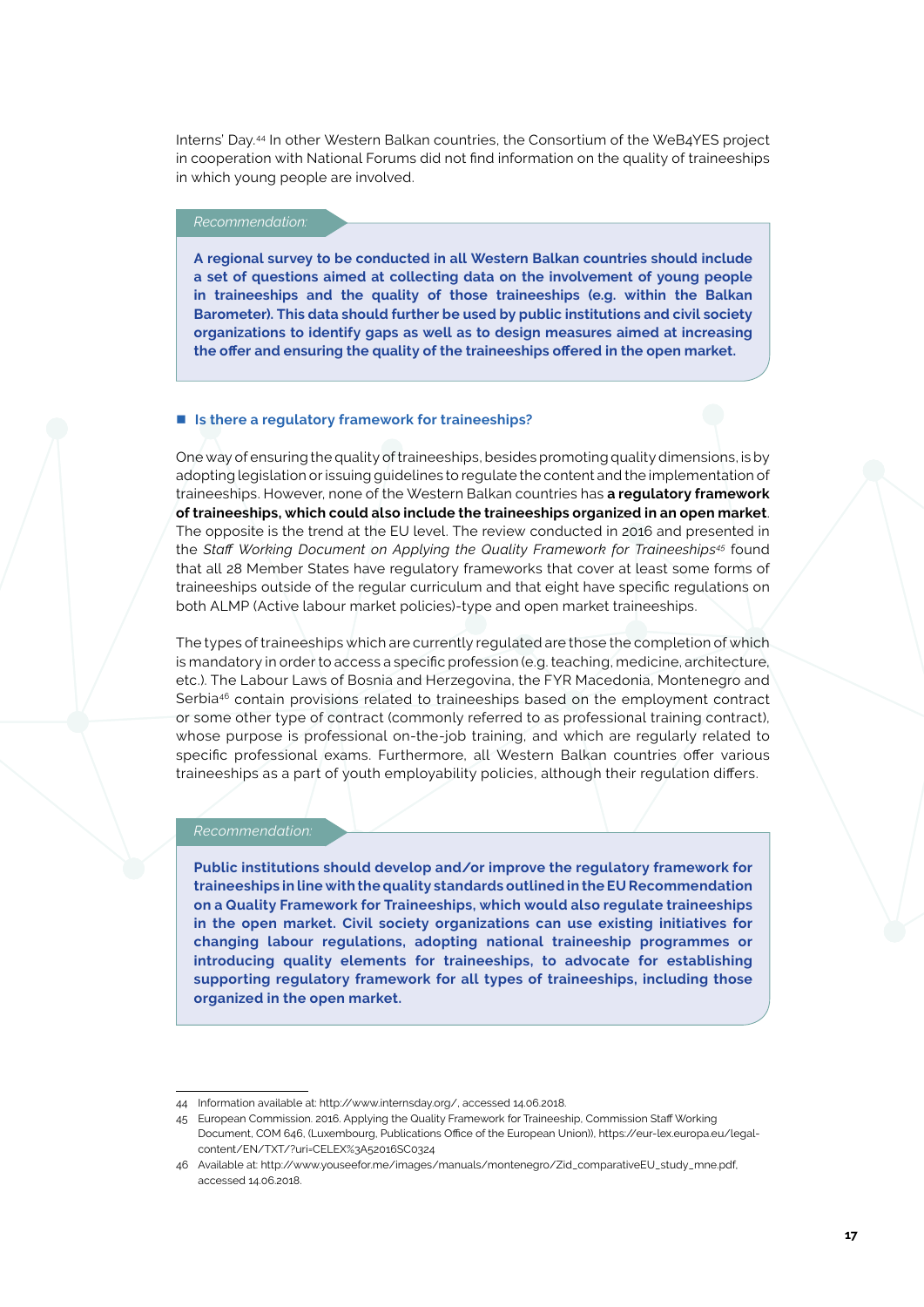### *An example of good practice:*

In Montenegro, the draft Law on Traineeship<sup>47</sup> was proposed by the Association for Democratic Prosperity ZID, a civil society organization, in order to respond to a need to regulate the traineeships which are part of the national youth employment policy but also the traineeships in the open market and traineeships for foreign citizens. The draft Law contains a provision related to the conditions for organizing traineeships and it is in line with the quality standards outlined in the Council Recommendation on a quality framework.48

### Training on improvement of employability skills

The International Labour Organization defines employability skills<sup>49</sup> as "*the skills, knowledge and competencies that enhance a worker's ability to secure and retain a job, progress at work and cope with change, secure another job if he/she so wishes or has been laid off and enter more easily into the labour market at different periods of the life cycle*". In line with such a definition, employability skills could encompass basic and core skills not only related to the specific sector or occupational field but also those technical/vocational/ professional skills and competences which typically vary from one sector of the economy or occupational field to another.<sup>50</sup> Taking into account the revised EU framework<sup>51</sup> on key competences for lifelong learning which are needed for employability, it could be specified that basic skills/competences include literacy competence, languages competence and mathematical competence and competence in science, technology and engineering, whereas core skills ("transversal" or "soft" skills) include digital competence, personal, social and learning competence, civic competence, entrepreneurship competence and cultural awareness and expression competence.

In the context of the Western Balkan countries, a regional review of research studies conducted by public employment services, employers' unions, chambers of commerce and youth organizations indicates that there is a common skillset important for youth employability. They include communication skills, teamwork skills, foreign language skills, desire for learning and self-improvement, IT and computer skills, ability to adapt and flexibility, problem-solving skills, work ethics, ability to work under pressure, planning and organisational skills and entrepreneurial skills.<sup>52</sup>

<sup>47</sup> Available at <https://drive.google.com/file/d/14MqvMPblusM5x5QuUC13Daltv1L4ivit/view>, accessed 14.06.2018.

<sup>48</sup> Council of the European Union, "Council recommendation on Quality Framework for Traineeships" (Brussels, 10 March 2014).

<sup>49</sup> In this text, the term skills will be used throughout the text, although in some cases the term competences might be more adequate. The difference in definitions is as follows: 'skills' means the ability to apply knowledge and use know-how to complete tasks and solve problems whereas 'competence' means the proven ability to use knowledge, skills and personal, social and/or methodological abilities, in work or study situations and in professional and personal development. According to: Glossary, Recommendation of the European Parliament and of the Council, 23 April 2008 on the establishment of the European Qualifications Framework for lifelong learning.

<sup>50</sup> The division between basic, core and technical/vocational skills is explained in: Aleksić I. The Challenge of Delivering Skills for the Future in the Western Balkans. in: Esch V. & Remme Y. (2017). (eds). A European Future for the Western Balkans - Addressing Political and Economic Challenges. The Aspen Institute. Available at: [http://](http://www.aspeninstitute.de/wp-content/uploads/A-European-Future-for-the-Western-Balkans.pdf) [www.aspeninstitute.de/wp-content/uploads/A-European-Future-for-the-Western-Balkans.pdf](http://www.aspeninstitute.de/wp-content/uploads/A-European-Future-for-the-Western-Balkans.pdf).

<sup>51</sup> Council Recommendation on Key Competences for Lifelong Learning, [https://ec.europa.eu/education/sites/](https://ec.europa.eu/education/sites/education/files/recommendation-key-competences-lifelong-learning.pdf) [education/files/recommendation-key-competences-lifelong-learning.pdf](https://ec.europa.eu/education/sites/education/files/recommendation-key-competences-lifelong-learning.pdf) 

<sup>52</sup> Batelić, J., Cvetkovska, E., Dedić, A., Đurović, A., Jevtović, B., Josifovska, M., Knežević, M., Nasufi, I., Pešić, S., Topalli, I. (2017). (Ed.). The Regional Youth Employability Skills Portfolio. Belgrade: Belgrade Open School, [http://www.bos.](http://www.bos.rs/rs/uploaded/Portfolio 25_7.pdf) [rs/rs/uploaded/Portfolio%2025\\_7.pdf](http://www.bos.rs/rs/uploaded/Portfolio 25_7.pdf)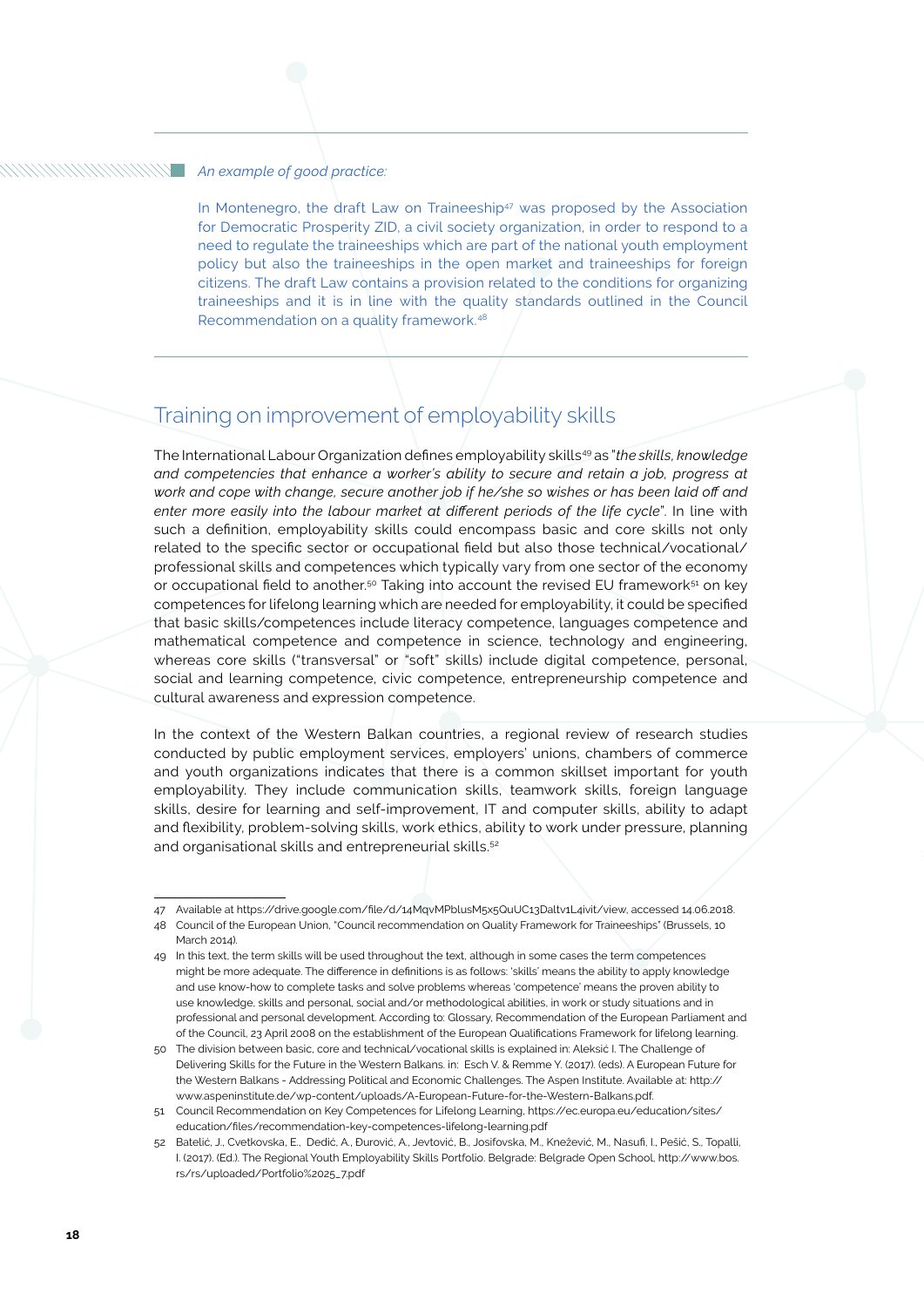### ■ Do young people see skills as a significant factor for finding a job?

One of the important issues that came into light during the consultations held in the process of preparing this report is that young people are not always motivated to engage with youth employability training programmes since they do not perceive skills as something vital in obtaining a job. Some of the previous research results (Figure 1) do imply that many young people tend to perceive acquaintances, friends and political connections as more important for finding a job than skills or expertise. Thus, it might be important to motivate young people to develop skills.



### Which of the following factors matters most in finding a job (first choice)

### Figure 1: Which factors matters the most in finding a job, by country

Source: Friedrich-Ebert-Stiftung (FES) Youth Survey Data (Auron,,Xhangolli, Dundo, Gjokuta, Tahiri, Lena, 2012; Çela, Kamberi, & Pici, 2013; Žiga et al., 2015; Latkovic et al., 2013; Knežević & Đukanović, 2016; Tomanović & Stanojević, 2015)<sup>53</sup>

### *An example of good practice of promoting the importance of skills development*<sup>54</sup>

Under the RisiAlbania Project, the media intervention in the area of informing on the topic of youth employment was carried out. The aim was to change the way media reports on employment in a sustainable way. There was intervention on mainstream media channels (pilot radio programmes, TV programmes, print media and online

<sup>53</sup> Auron, P.,Xhangolli K., Dundo, J., Gjokuta, B., Tahiri, Z. Lena O. (2012). Kosovo Youth Study: Forward Looking, Grounded in Tradition. Prishtina: IDRA Kosova, 2012; Cela, A., T. Fshazi, A. Mazniku, G. Kamberi and J. Smaja. 2013. Albanian youth 2011: Between present hopes and future insecurities. Tirana: Friedrich Ebert Foundation and IDRA Research & Consulting; Latkovic, M.T., M. B. Popovska, E. Serafimovska and A. Cekic. 2013. Youth Study Macedonia 2013. Skopje: Friedrich Ebert Foundation; Knežević, M. & Đukanović, P. (2016). Mladi u Crnoj Gori – društveni dekor ili društveni kapital? Podgorica; Centar za građansko obrazovanje (CGO); Tomanović, S. & Stanojević, D. (2015). Young people in Serbia 2015: situation, perceptions, beliefs and aspirations. Belgrade: Friedrich Ebert Stiftung Büro Belgrade, SeConS development Initiative group; Žiga, J., Turčila, L., Osmić, A., Bašić, S., Džananović Miraščija, N., Kapidžić, D., Brkić Šmigoc J. (2015). Youth study Bosnia and Herzegovina. Sarajevo: Friedrich-Ebert-Stiftung.

<sup>54</sup> In more detail described in the report available at: [https://www.shareweb.ch/site/EI/Documents/](https://www.shareweb.ch/site/EI/Documents/Projects/7F-08310/SDC - Case Study - Inspiring Influencing Young Job Seekers - Albania - 2016 (en).pdf) [Projects/7F-08310/SDC%20-%20Case%20Study%20-%20Inspiring%20Influencing%20Young%20Job%20](https://www.shareweb.ch/site/EI/Documents/Projects/7F-08310/SDC - Case Study - Inspiring Influencing Young Job Seekers - Albania - 2016 (en).pdf) [Seekers%20-%20Albania%20-%202016%20\(en\).pdf](https://www.shareweb.ch/site/EI/Documents/Projects/7F-08310/SDC - Case Study - Inspiring Influencing Young Job Seekers - Albania - 2016 (en).pdf)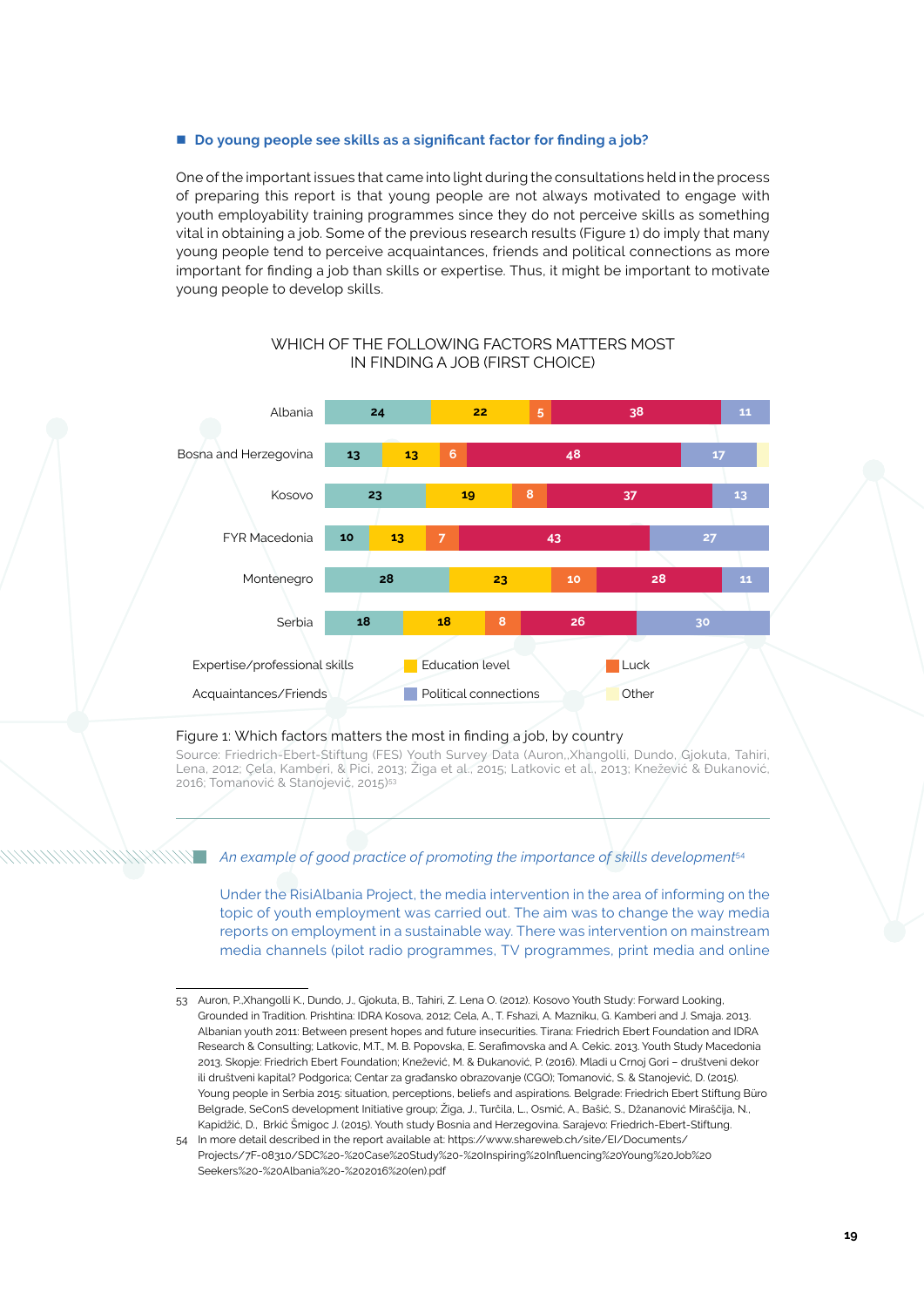media) to develop programmes that provide accurate and updated information about the labour market using formats that appeal to young job seekers and attract their attention. It was envisaged that the improvement in getting information would influence the choices young people make about employment and tertiary and vocational education thus influencing the ability of young people to find employment. From mid-2014 to mid-2016 RisiAlbania directly supported the launch of 6 pilot media products - two TV programmes, one radio programme and one online newspaper supplement and an online portal.

The evaluation has shown that media products had a significant impact on the perceptions and behaviour of audiences as 71% of the audience stated that media products have changed their perception regarding employment. Not only were young people influenced, but also their parents and family members were, as well as employers and training service providers. One of the areas where these changes have proven to be particularly influential is the perception regarding desirability of careers and skills that employers ask for. There were changes regarding the employment of young people as well - almost one third (32%) of all the young people who watched, listened or read the programmes, reported that they had directly influenced their behaviour. Insights in the results showed that the audience had changed decisions around education and training, changed the way they looked for a job or started up their own business.

### **Do young people have opportunities to take part in quality employability skills training?**

Regarding the training on improvement of employability skills of young people, apart from the programmes carried out by public employment services regarding the active labour market measures, which are discussed further in the report, there are several other training providers in the Western Balkan countries. As a result of our desk analysis, we identified training programmes delivered by the following providers:

- **a.** Civil society organizations (mostly aimed at improvement of communication skills, teamwork skills, leadership, organizational and entrepreneurial skills);
- **b.** Private non-formal education providers (such as foreign language schools or schools for IT and computer skills).

Regarding the challenges in this area, the unavailability of some programmes which are provided by private organizations has been recognized during the consultations since they are expensive for some young people. As for the programmes provided by civil society organizations, the issue that has been raised is related to sustainability, since training courses are carried out within the projects and there is no possibility of continuation upon completion of the projects.55

What is important for ensuring sustainability of training is that its quality can be documented. The quality should be monitored on different levels – from following the satisfaction of young people involved in the training to determining how training developed their skills, if they apply them in their everyday context and whether training led to employment. Moreover, the impact evaluation can be carried out in order to determine the effects of the training on people and society.

<sup>55</sup> Billorou, N., Pacheco, M., & Vargas, F. (2011). Skills development impact evaluation: A practical guide. International Labour Organization.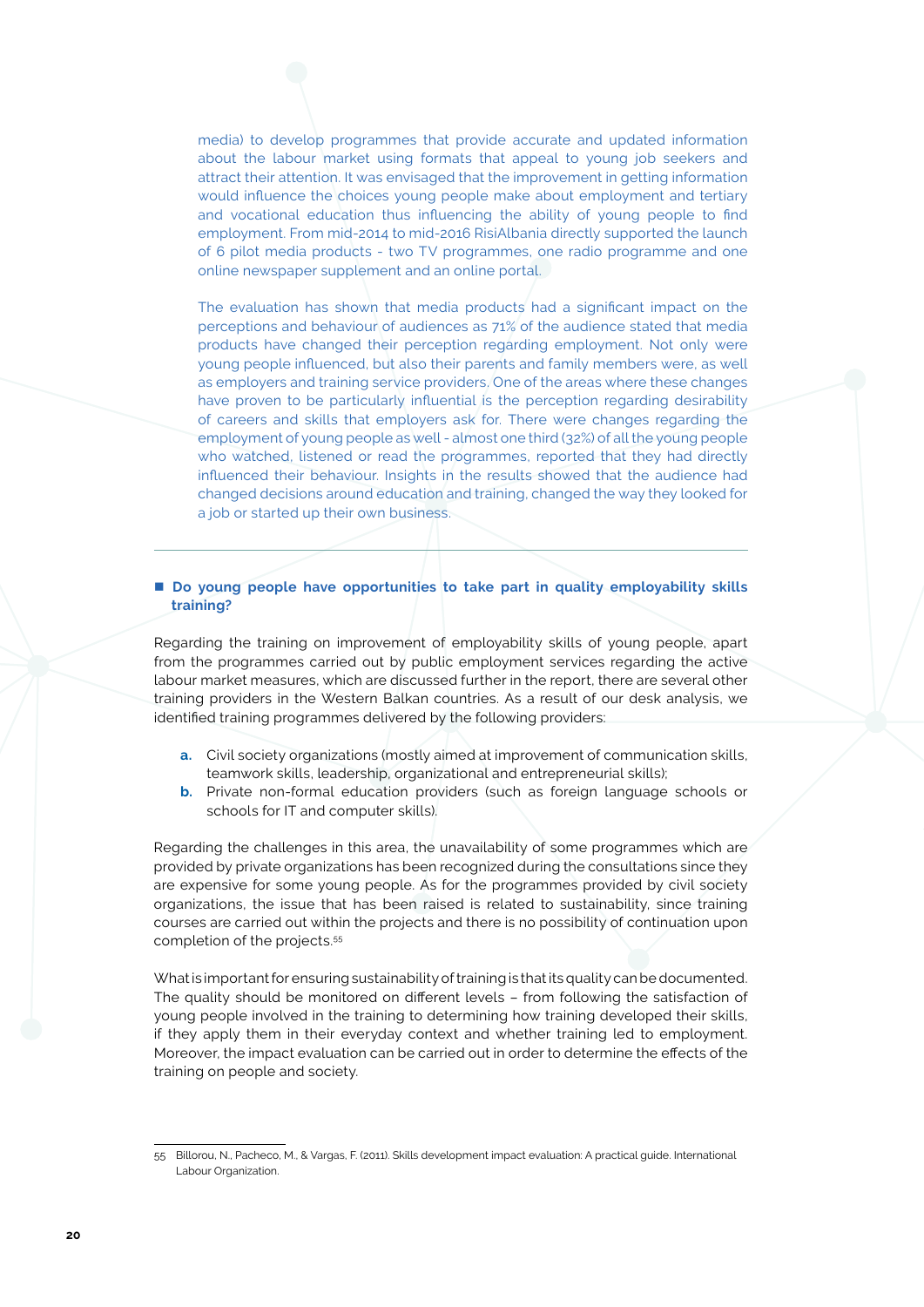### *Recommendation:*

**Public employment services should collaborate with civil society organizations (or delegate the training delivery) of effective training in employability skills. The prerequisite is the quality of the training being evaluated by third parties independently from training provider organisations.**

### Cross-cutting issues in youth employability policies

In this section, two cross-cutting issues will be discussed – the role of CSOs in youth employability improvement and the employability of vulnerable youth groups from remote and rural areas. Even though the employability of vulnerable groups in general is an important issue, this analysis focuses on young people from rural and remote areas, as they are identified in the process of consultations within WEB4YES project as the group that needs special attention in the context of youth unemployment. The role of civil society organizations in this area was selected given the lack of cooperation among the civil society actors and public authorities in the Western Balkan countries in the policy processes and decision-making in the area of youth unemployment.

#### **a. Employability of Vulnerable Youth from Remote and Rural Areas**

The consultation held with national stakeholders in the process of preparation of this document and the review of existing policy measures related to youth employability in the Western Balkan countries rarely address measures targeted specifically to young people from rural and remote areas. Sometimes, there are some programmes for improvement of entrepreneurial skills of young people from rural areas and support for entrepreneurship of young people. What is largely missing, though, are other programmes, such as employability skills training (noted in Albania) and access to career development centres which are located only in university centres (noted in Kosovo). This lack of attention on skills training is a noticeable shortcoming of the measures since it has been noted as effective to carry out skills training and provide young people from rural areas with both technical and non-technical (soft) skills and on-the-job learning.56

### *An example of good practice of improving employability of youth from rural and remote areas:*

The Strategic Plan for Rural Development of Bosnia and Herzegovina includes strengthening the services for providing information, training and counselling as one of the measures. Specifically, supporting young people in rural areas is mentioned. At the same time, there are research studies conducted in 2011, such as "Attitudes and needs of young people from rural areas in the Republic of Srpska",57 which can be used as a basis for establishing employability measures, since it examines the attitudes of young people from five rural areas about their needs and problems including the topic of youth employment. Moreover, there are projects conducted which aim to improve transversal skills of young people from rural areas.<sup>58</sup>

<sup>56</sup> International Labour Association. Youth in the rural economy, https://www.decentjobsforyouth.org/wordpress/ wp-content/uploads/2017/11/Thematic-Plan-3-Youth-in-the-Rural-Economy.pdf, p.7

<sup>57</sup> Dušanić, S. (2011). Stavovi i potrebe mladih iz ruralnih područja Republike Srpske –r ezultati istraživanja, [http://](http://www.pm.rs.ba/wp-content/uploads/2016/01/Stavovi-i-potrebe-mladih-u-ruralnim-podrucjima.pdf) [www.pm.rs.ba/wp-content/uploads/2016/01/Stavovi-i-potrebe-mladih-u-ruralnim-podrucjima.pdf](http://www.pm.rs.ba/wp-content/uploads/2016/01/Stavovi-i-potrebe-mladih-u-ruralnim-podrucjima.pdf) 

<sup>58</sup> Information available at: [http://www.uzopibih.com.ba/realizovani%20projekti.html,](http://www.uzopibih.com.ba/realizovani projekti.html) accessed 14.06.2018.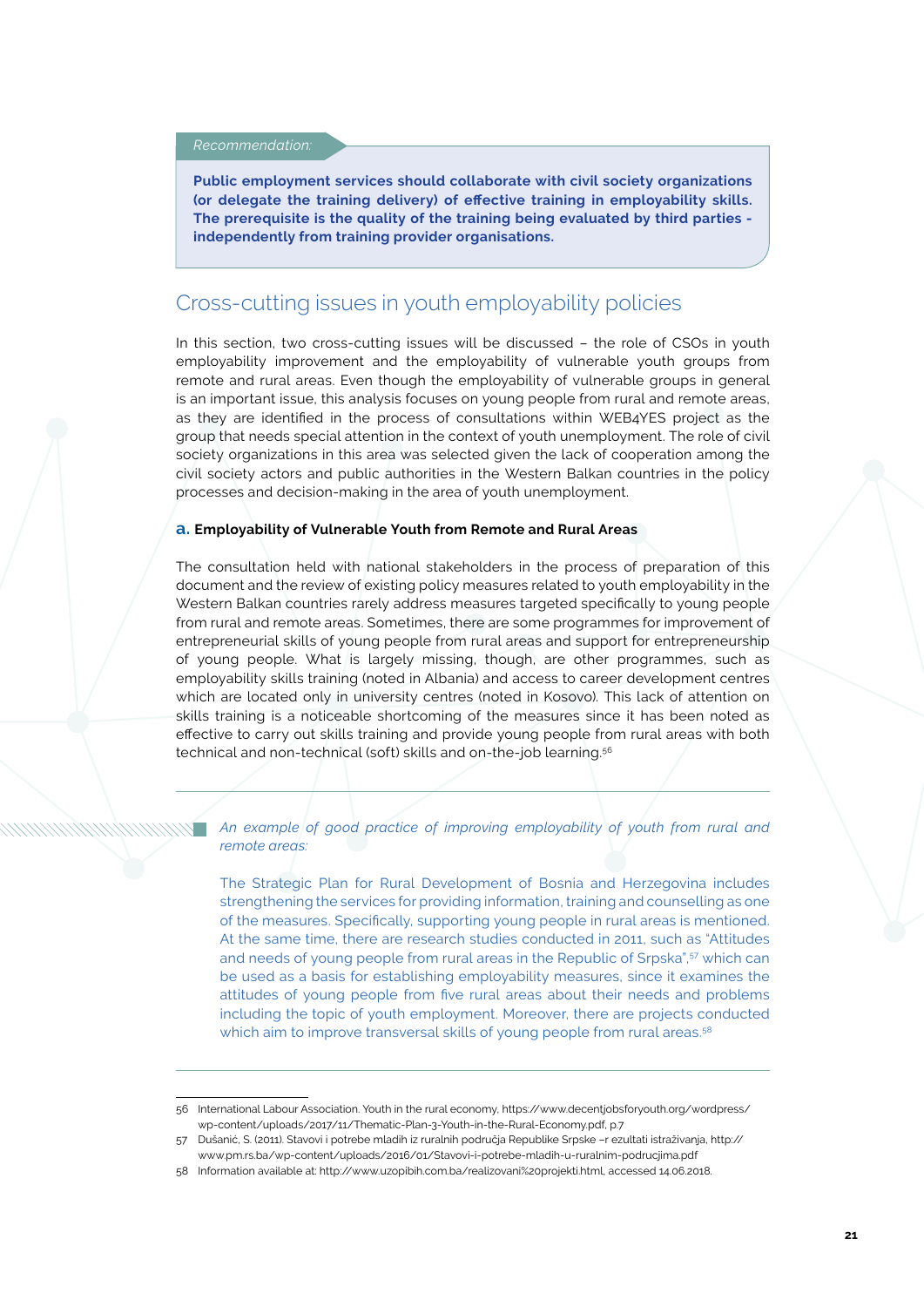### *Recommendation:*

**More research is needed to understand the specific skills development needs of youth in rural and remote areas.** 

**Special measures to reach out to youth in rural and remote areas need to be designed.**

**The institution in charge of creating and monitoring the implementation of policy measures in the area of youth employability should commit to a target number of young people from rural and remote areas to reach out to. Such efforts should be monitored as well.**

#### **b. The role of CSOs in youth employability improvement**

Even though the majority of Western Balkan countries<sup>59</sup> have national level policy documents for cooperation with civil society and institutions and mechanisms for cooperation, the CSOs continue to report problems with their involvement in decision and policy-making processes at both national and local levels.60 Specifically, regarding the civil society participation in the EU integration process, previous analysis<sup>61</sup> has shown that the level to which civil society is consulted is mainly formal, i.e. public participation most often only takes the form of consultation and dialogue in the policy drafting phase.

The conclusions regarding the involvement of CSOs in the region in policy making in general applies to the youth employability policies as well. The recommendation of the recent analysis of the activities of youth dedicated CSOs<sup>62</sup> has been that it is necessary to enable their participation in all the stages of policy-cycle and not only during the consultation and to improve the monitoring and evaluation system of youth employmentrelated policies.

What is specific for the involvement of CSOs in the area of youth employability is that apart from their involvement related to policies, they are significant service providers. Namely, they provide career guidance services and training on employability skills and also intermediate in traineeship programmes. This role of civil society organizations and their experience in working directly with young people should be recognized. Through their work they can develop and evaluate different youth employability measures which then can be used to feed into policy documents.

*An example of good practice of involvement of civil society organizations:* 

In April 2018, Ministry of Labour and Social Policy together with the Employment Agency of the FRY Macedonia, Ministry of Education and Science, Adult Education

<sup>59</sup> In FYR Macedonia, a new Strategy of the Government for cooperation with the Civil Society Organizations is in the process of drafting.

<sup>60</sup> Monitoring matrix on enabling environment for civil society development: regional report 2016. - Skopje: Balkan civil society development network, 2017.

<sup>61</sup> Novakovic, A., Bozovic, D., Brankovic, T., Dolapcev, V., Denti, D., Ghobert, C. & Lita, L. Regional policy study - Out of the EU waiting room: Civil society participation in the light of the "new approach" to enlargement to the Western Balkans, 2015.

<sup>62</sup> Foundation "Albania in the Berlin process". A mapping and comparative assessment of youth organizations in the Western Balkans: an insight to youth organizations and youth policy in Albania, Montenegro and Serbia / Foundation Albania in the Berlin process. - Tiranë : A & D, 2016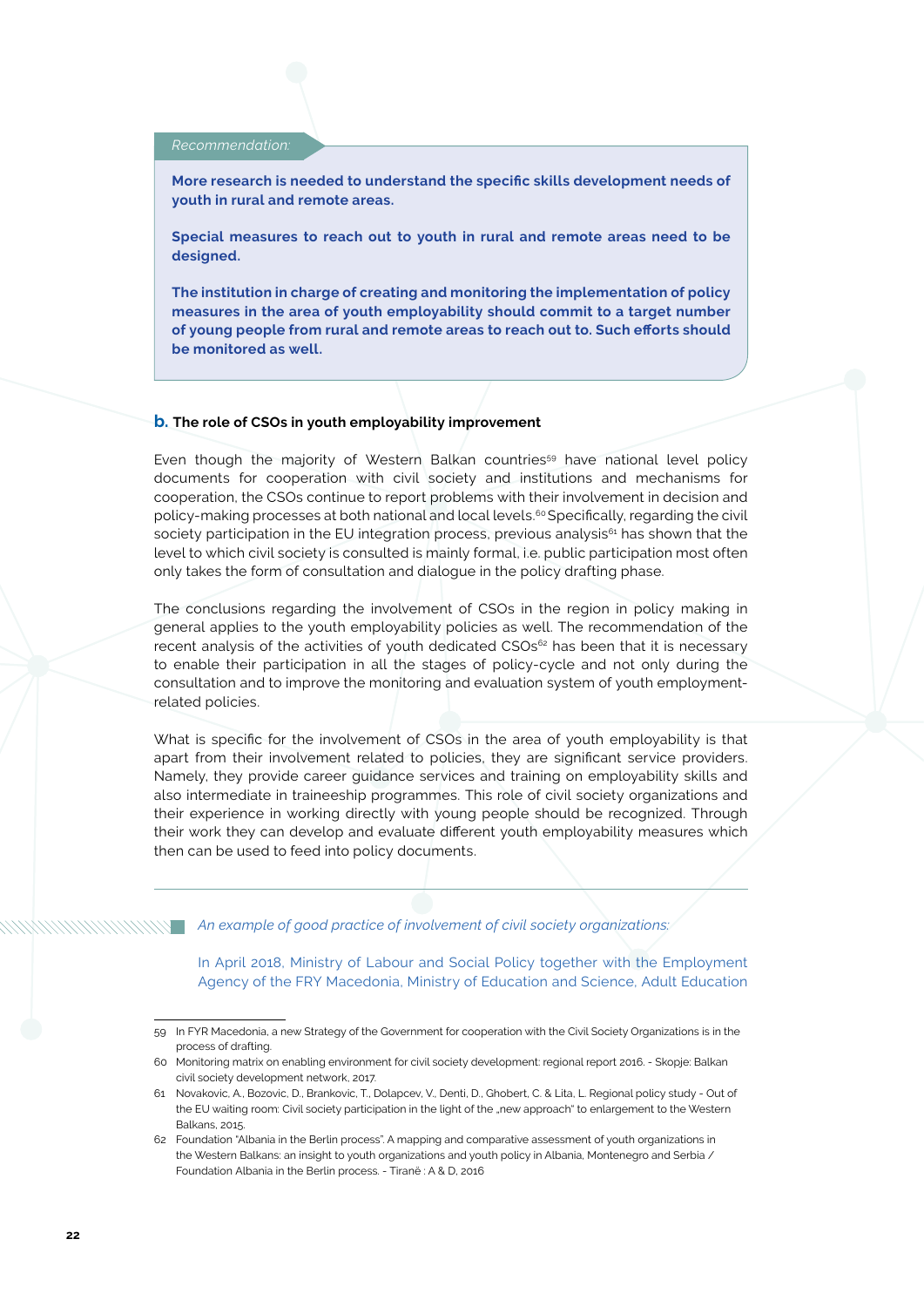Center, Center for Vocational Education and Training and the National Youth Council of Macedonia (NYCM), started with the implementation of the pilot phase of the Youth Guarantee, which makes it the first Western Balkan country to start with the implementation of this European Union's labour market policy.

The Youth Guarantee<sup>63</sup> is a commitment by the Member States to quarantee that all young people under the age of 25 receive, within four months of becoming unemployed or leaving formal education, a good quality job offer to match their skills and experience or the chance to continue their studies or undertake an apprenticeship or professional traineeship. The Youth Guarantee is a response to the high youth unemployment rates and the high percentage of young people who are neither employed nor in the processes of education or training, to address the detrimental long-lasting consequences of long-term unemployment. Empirical evidence from countries with a long experience on the implementation of youth guarantees suggests that these interventions are an effective way of responding to youth unemployment, provided that they are designed and implemented properly, as they can produce significant effects at a modest cost.<sup>64</sup>

The process of preparation and implementation of Youth Guarantee Scheme in the FYR Macedonia started in August 2017. *The National Coordination Body for Implementation of Youth Guarantee* was established, governed by the Ministry of Labour and Social Policy, but also including several other ministries and agencies that work on the field of youth and the National Youth Council of Macedonia. The implementation of Youth Guarantee is funded by the Government of Macedonia and several international organizations/donors that operate in the country. The process started with drafting the *Master plan for implementation of Youth Guarantee*. The plan includes a broader understanding of the challenges with youth unemployment and roles and responsibilities of all partners. The master plan is divided into two phases: phase I lasts from 2019 to 2020. It is the pilot phase where the system for implementation of Youth Guarantee is being established. Phase II lasts from 2020 to 2022 where educational and other policies will be reformed and the services that will be provided under Youth Guarantee will be further developed.

The participation of youth organization in the team for preparation and implementation of Youth Guarantee has been based on the European practice of partnership with youth organizations. The role of the National Youth Council of Macedonia is to identify and map young people that are not in education, employment and training (NEET) and to ease their enrolment and registration in Youth Guarantee. For this purposes, NYCM established a team that consists of coordinators and field workers that work on a daily basis in the respective municipalities. Additionally, NYCM adopted a strategy for identification and mapping of NEET (young people not in education, employment or training) that is used in order to establish communication with the potential beneficiaries. Besides, the Association for Career Counselling (CSO) is also included in this project in the delivery of the capacity building training for the field workers included in the project.

<sup>63</sup> Council. 2013. Council Recommendation of 22 April 2013 on establishing a Youth Guarantee, 2013/C 120/01, April (Brussels).

<sup>64</sup> Escudero, V., & Mourelo, E. L. (2015). The Youth Guarantee programme in Europe: Features, implementation and challenges. ILO; Escudero, V., & López Mourelo, E. (2017). The European Youth Guarantee a systematic review of its implementation across countries (No. 994963592802676). International Labour Organization.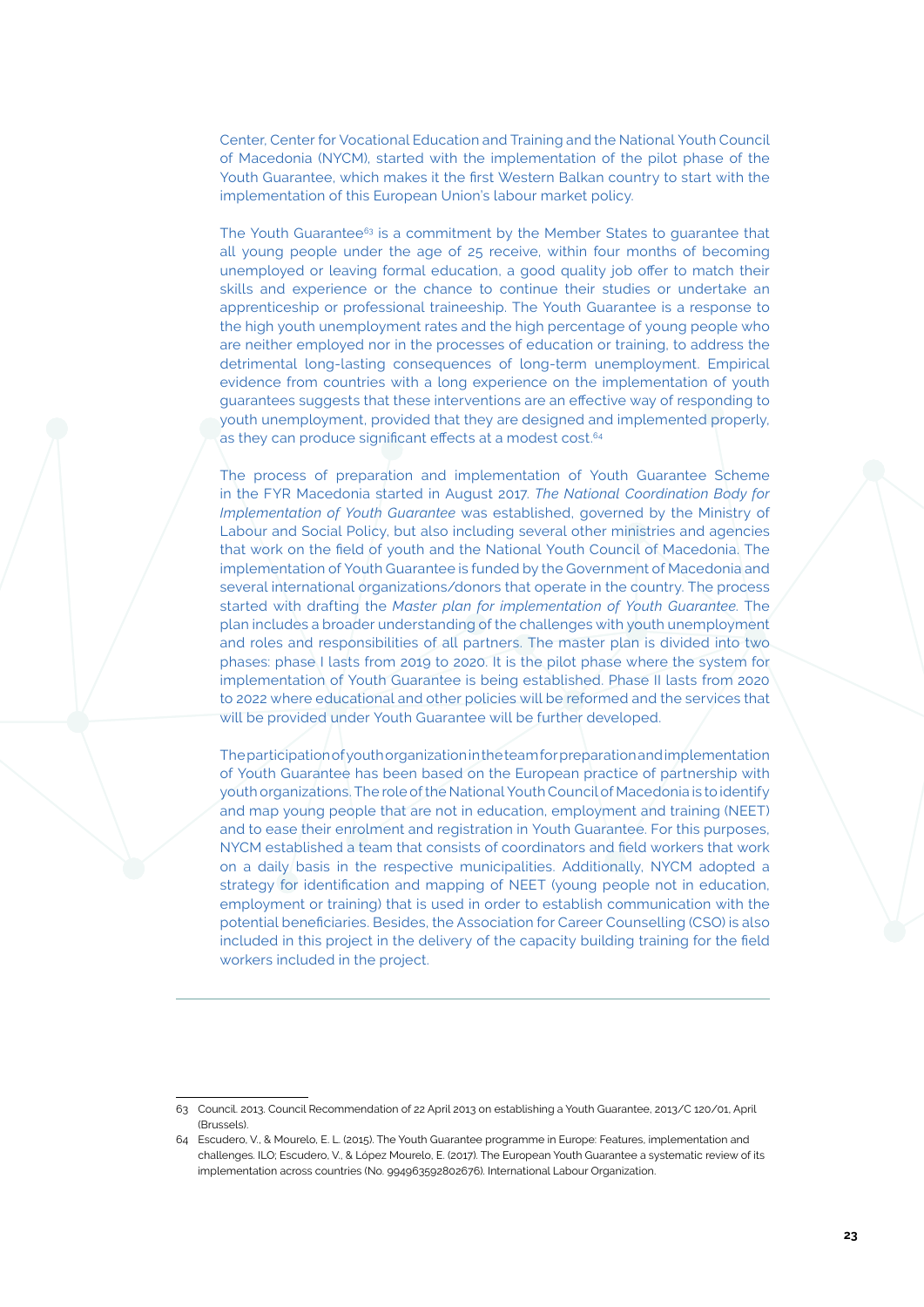### Regional cooperation related to youth employability

Young people in the region of the Western Balkans have expressed a need for accessible programmes that would support their mobility.65 Each of the aspects reviewed in the previous part of the document – career guidance, traineeships and training on improvement of employability skills are areas with the potential for regional cooperation.

### ■ Regional information system on career-related information

In the context of increasing regional mobility, particularly the mobility of labour force, it is important to ensure that relevant information is available to interested job seekers. Namely, one of the recognized obstacles for regional mobility is limited publically available information on job vacancies and the needed profiles. Key recommendations for improving the situation are the exchange of information about the skills required and the establishment of a regional web-portal for announcing available jobs.<sup>66</sup> As in the case of national systems for providing career information, an important prerequisite that is emphasized is the collection of sound and harmonized data on local and regional skill needs.<sup>67</sup>

The development of a regional web-based career information system $68$  is also relevant for young people and for increasing youth mobility. One of the recommendations presented in the recent report in the context of the preparation of a Regional Economic Area Action Plan is to provide career guidance to young people in order to maximize the benefits of economic integration in the region.<sup>69</sup> As in the case of the development of national systems for providing quality and reliable career information, it is important that this regional system contains comprehensive and integrated information.

### *Recommendation:*

**A regional web-platform that would gather information on mobility (labour market information, conditions for youth labour mobility across the Western Balkan countries, resources in each of the Western Balkan countries intended for career development) should be established. A regional network of civil society organizations and public institutions working in this area can undertake this task.**

<sup>65</sup> ALDA - European Association for Local Democracy. (2016). Youth mobility in the Western Balkans – the present challenges and future perspectives, available at: [http://www.alda-europe.eu/public/doc/Youth\\_Mobility\\_in\\_the\\_](http://www.alda-europe.eu/public/doc/Youth_Mobility_in_the_Western_Balkans.pdf) [Western\\_Balkans.pdf](http://www.alda-europe.eu/public/doc/Youth_Mobility_in_the_Western_Balkans.pdf) 

<sup>66</sup> Shani, N., & Vidovic, H. (2015). Labour Mobility as a Factor of Development in South-East Europe: Regional Overview. T. Dedovic (Ed.). Regional Cooperation Council.

<sup>67</sup> World Bank. 2017. Western Balkans: Regional economic integration issues notes (English). Washington, DC: World Bank. [http://documents.worldbank.org/curated/en/521241498836042507/Western-Balkans-Regional-economic](http://documents.worldbank.org/curated/en/521241498836042507/Western-Balkans-Regional-economic-integration-issues-notes)[integration-issues-notes](http://documents.worldbank.org/curated/en/521241498836042507/Western-Balkans-Regional-economic-integration-issues-notes)

<sup>68</sup> Within the WeB4YES project (more information can be found at http://www.web4yes.eu/about.html), this type of Web platform will be developed as an e-service for unemployed young citizens from the region. This way young unemployed citizens can get information about the labour market in their own country as well as in other Western Balkan countries, about the preconditions for young workers mobility between the WB countries, to learn more on steps in career development and to inform themselves on the relevant resources in each of the Western Balkan countries. Upon the initial development and testing, the e-Service will be continually updated with the information on newest trends on the national job markets, policy and legislation changes, regulations toward workers, etc. The platform will be available at web4jobs.info.

<sup>69</sup> World Bank. 2017. Western Balkans: Regional economic integration issues notes (English). Washington, DC: World Bank. http://documents.worldbank.org/curated/en/521241498836042507/Western-Balkans-Regional-economicintegration-issues-notes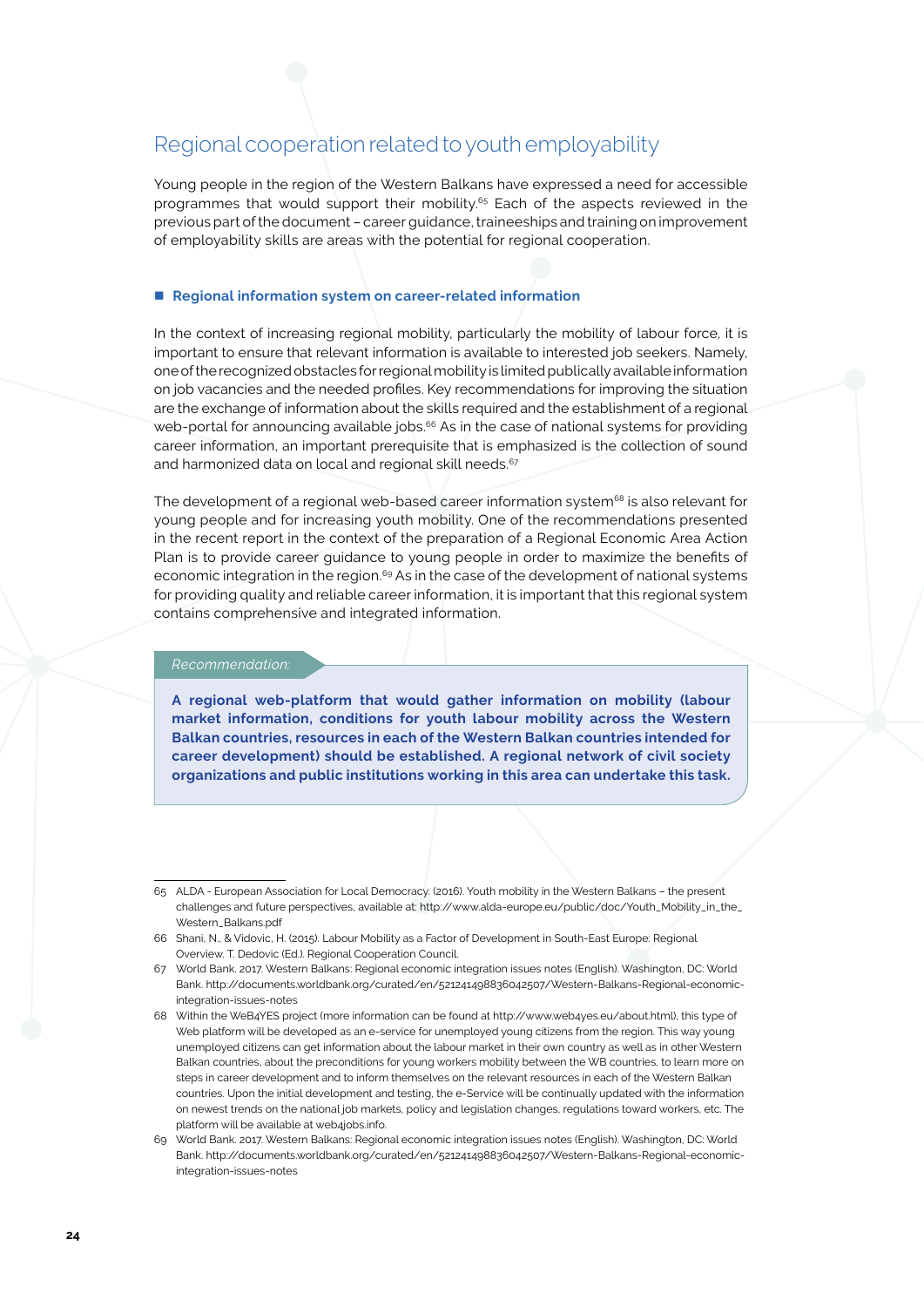#### ■ Regional mobility schemes for trainees

Participation in transnational traineeships could bring about additional benefits to young people in addition to the ones associated with regular traineeships. Currently, there are opportunities for exchange of trainees from the Western Balkans supported by the EU. The EU Erasmus+ programme offers a support for traineeships abroad to higher education and VET students, apprentices and recent graduates. From the summer of 2018 onwards, traineeships between the so-called Programme and Partner countries<sup>70</sup> have been available as a part of new mobility agreements<sup>71</sup>, which implies opportunities for Western Balkan countries as well.

Furthermore, opportunities for mobility of trainees should be available with the support of the Regional Youth Cooperation Office (RYCO). The objective of the RYCO<sup>72</sup> is to support youth projects that aim at and contribute to increasing regional mobility and social inclusion and promoting employability of young people among other things. Specifically, the RYCO will cover up to 100% of total project costs for individual exchanges.73 As explained in the draft document in the process of establishing the RYCO<sup>74</sup> the supported individual exchanges will include exchanges such as internships, fellowships, trainings and apprenticeships.

Are there any obstacles to the organization of these types of traineeships? Although national stakeholders have not yet identified any obstacles to the organization of these types of programmes, the same legal, administrative and other obstacles recognized in the case of other types of mobility schemes could represent obstacles in the case of transnational traineeships as well. For instance, the partly inadequate infrastructure (poor roads and not frequent traffic lines between some countries) and lengthy procedure in order to obtain a residence permit could represent obstacles.<sup>75</sup> Specifically regarding youth mobility, according to the results of the survey that included young people from Bosnia and Herzegovina, Kosovo, the FYR Macedonia, Montenegro and Serbia which was conducted in 2016, one significant obstacle for the mobility of young people in the Western Balkans could be the lack of finances.<sup>76</sup>

Laws on Foreigners in Bosnia and Herzegovina, Montenegro and Serbia have specific articles related to residence permit given to the people undertaking traineeships, specialization, work practice and similar programmes. However, the absence of a regulatory framework and quality assurance regarding the traineeships in general could also represent an obstacle in the case of transnational traineeships.

<sup>70</sup> The Programme countries can fully take part in all the Actions of the Erasmus+ Programme, whereas the Partner countries can take part in certain Actions of the Programme, subject to specific criteria or conditions. Out of six Western Balkan countries, currently the FYR Macedonia is a Partner Country, whereas other countries are Programme Countries. ([https://ec.europa.eu/programmes/erasmus-plus/programme-guide/part-a/who-can](https://ec.europa.eu/programmes/erasmus-plus/programme-guide/part-a/who-can-participate/eligible-countries_en)[participate/eligible-countries\\_en](https://ec.europa.eu/programmes/erasmus-plus/programme-guide/part-a/who-can-participate/eligible-countries_en), accessed 14.06.2018)

<sup>71</sup> [https://ec.europa.eu/programmes/erasmus-plus/opportunities/organisations/learning-mobility/higher](https://ec.europa.eu/programmes/erasmus-plus/opportunities/organisations/learning-mobility/higher-education_en)[education\\_en](https://ec.europa.eu/programmes/erasmus-plus/opportunities/organisations/learning-mobility/higher-education_en), accessed 14.06.2018

<sup>72</sup> Article 7 of the Statute of the Regional Cooperation Office, accessible at [http://www.rycowb.org/wp-content/](http://www.rycowb.org/wp-content/uploads/2017/07/ryco-statute__final.pdf) [uploads/2017/07/ryco-statute\\_\\_final.pdf](http://www.rycowb.org/wp-content/uploads/2017/07/ryco-statute__final.pdf) 

<sup>73</sup> Article 50 of the Statute of the Regional Cooperation Office, accessible at [http://www.rycowb.org/wp-content/](http://www.rycowb.org/wp-content/uploads/2017/07/ryco-statute__final.pdf) [uploads/2017/07/ryco-statute\\_\\_final.pdf](http://www.rycowb.org/wp-content/uploads/2017/07/ryco-statute__final.pdf) 

<sup>74</sup> Available at: <http://www.roadtoryco.com/>, accessed 14.06.2018.

<sup>75</sup> Shani, N., & Vidovic, H. (2015). Labour Mobility as a Factor of Development in South-East Europe: Regional Overview. T. Dedovic (Ed.). Regional Cooperation Council.

<sup>76</sup> ALDA - European Association for Local Democracy. (2016). Youth mobility in the Western Balkans – the present challenges and future perspectives, available at: [http://www.alda-europe.eu/public/doc/Youth\\_Mobility\\_in\\_the\\_](http://www.alda-europe.eu/public/doc/Youth_Mobility_in_the_Western_Balkans.pdf) [Western\\_Balkans.pdf](http://www.alda-europe.eu/public/doc/Youth_Mobility_in_the_Western_Balkans.pdf)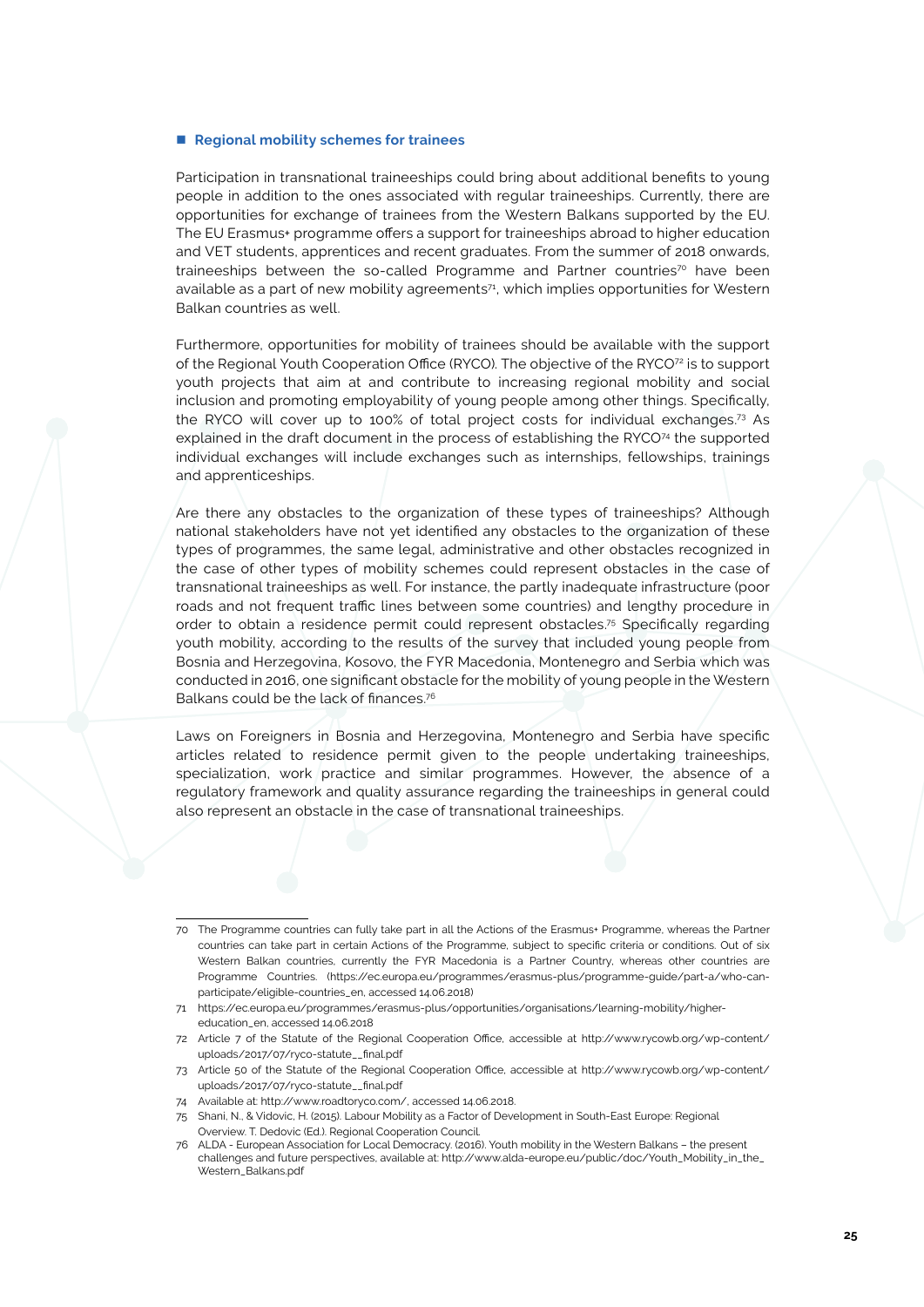### **Training on improvement of employability skills at the regional level**

At the regional level, there are programmes which support the development of employability skills among other things, supported by the Erasmus+ Programme. Namely, one of the specific objectives pursued by the Erasmus+ Programme<sup>77</sup> in the field of youth is to improve the level of key competences and skills of young people, including those with fewer opportunities, through non-formal learning. The opportunities for support within the programme are divided into three key actions and two of them are relevant for support for youth employability skills.

Key Action 1 'Mobility of individuals' is dedicated especially to the international learning mobility of individuals or groups, where the main purpose of cooperation is to enable and enhance learning of participants. These mobility activities include youth exchanges and volunteering activities, and upon completion of these activities, young people receive a certificate, the Youth Pass, an individualised description of activities undertaken and learning outcomes.

Key Action 2 The aim of 'Cooperation for innovation and the exchange of good practices' is strategic and long-term cooperation. The key Action 2 and its sub-action *Capacity Building in the Field of Youth* offer a special programme and budget line, open exclusively to foster and improve cooperation with organizations and institutions from the Western Balkan countries, entitled *Western Balkans Youth Window*.

<sup>77</sup> Available at: [https://www.salto-youth.net/downloads/4-17-3327/Salto%20brochure%20web%202018%20feb%20](https://www.salto-youth.net/downloads/4-17-3327/Salto brochure web 2018 feb final.pdf) [final.pdf](https://www.salto-youth.net/downloads/4-17-3327/Salto brochure web 2018 feb final.pdf), accessed 27.08.2018.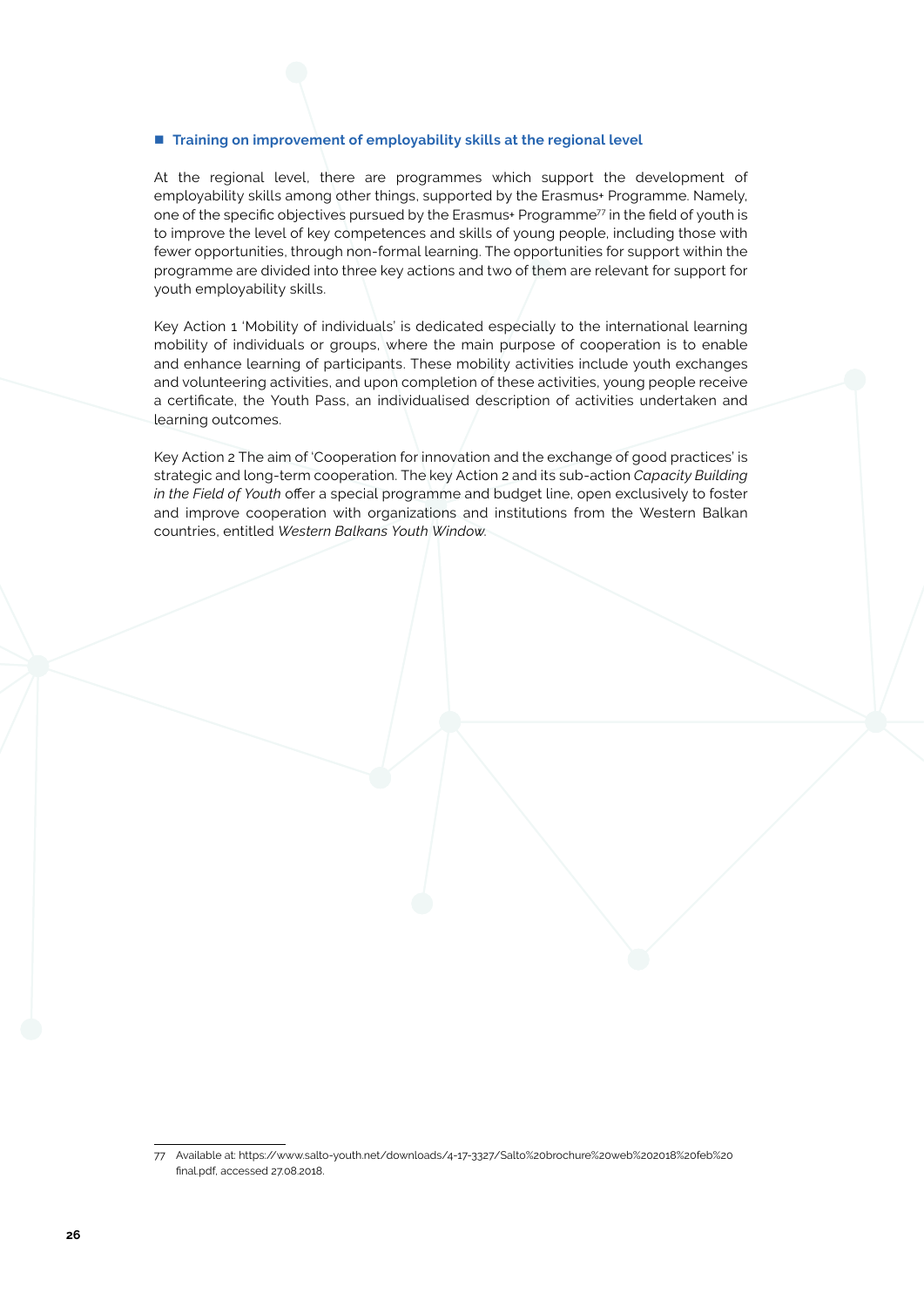# Conclusions and recommendations

Youth employment is a pressing issue in the Western Balkan countries and the immense importance of improving youth employability, particularly the skills they possess, has been recognized. Namely, specific policy measures for career guidance and various training providers have been designed and implemented for the purpose of improving youth employability and traineeships. Moreover, there are multiple examples of good practices in the area of youth employability, which provide a good basis for mutual cooperation.

However, there are some encountered challenges that pose obstacles to successful implementation of youth employability policies. In the area of career guidance, they are related to insufficient cooperation and coordination among institutions involved in providing career guidance and the mechanism for ensuring the quality of the provided services. Moreover, there is a substantial lack of valuable career information that is crucial for young people to make well-informed decisions. Regarding traineeships, there is no precise data regarding the number of young people who undertake traineeships in the labour market on their own initiative in the Western Balkan countries, or data regarding their quality, thus, there is currently insufficient information to identify gaps and design measures aimed at increasing the number of quality traineeships. An additional obstacle is the inadequate regulatory framework for traineeships in general. Finally, training for improving employability skills of young people is not fully utilized as there are issues regarding the availability, the quality and the accessibility of this measure.

In all of these areas, two cross-cutting issues were identified as important. One of them is related to accessibility of measures for improvement of employability for young people in rural and remote areas, and in this regard, our analysis suggests that there are insufficient measures directed specifically to them. The second issue discussed is involvement of civil society organizations. The different aspects of their participation were identified – they represent a significant service provider in this area but they are also actively involved in the process of creating and implementing policies, and their role should be further strengthened.

As there are common policy aims across all Western Balkan countries in the area of youth employability and various examples of effective practices, there are multiple opportunities for regional cooperation. All three aspects of cooperation that were examined (career information system, mobility schemes for trainees and training on improvement of employability skills) have immense potential for further advancement of youth employability in the Western Balkans and may as well contribute to the improvement of youth mobility in the region.

Based on the identified policy issues, a broad set of **recommendations** which address them can be proposed.

### *Recommendations for cooperation between public institutions and civil society organizations at the national level:*

**(1)** In order to avoid policy fragmentation and duplication of effort, as well as to facilitate young people's access to career guidance services, **governments of the Western Balkan countries should adopt a decision on establishing national Working Groups** for the development of guidance policies and systems which gather **both government representatives from education, employment and youth policy sectors and representatives of other stakeholders**, including civil society organizations. Ministries in charge of education, employment and youth (if any) can take turns in convening working groups and covering related expenses, depending on the task that the working group is in charge of.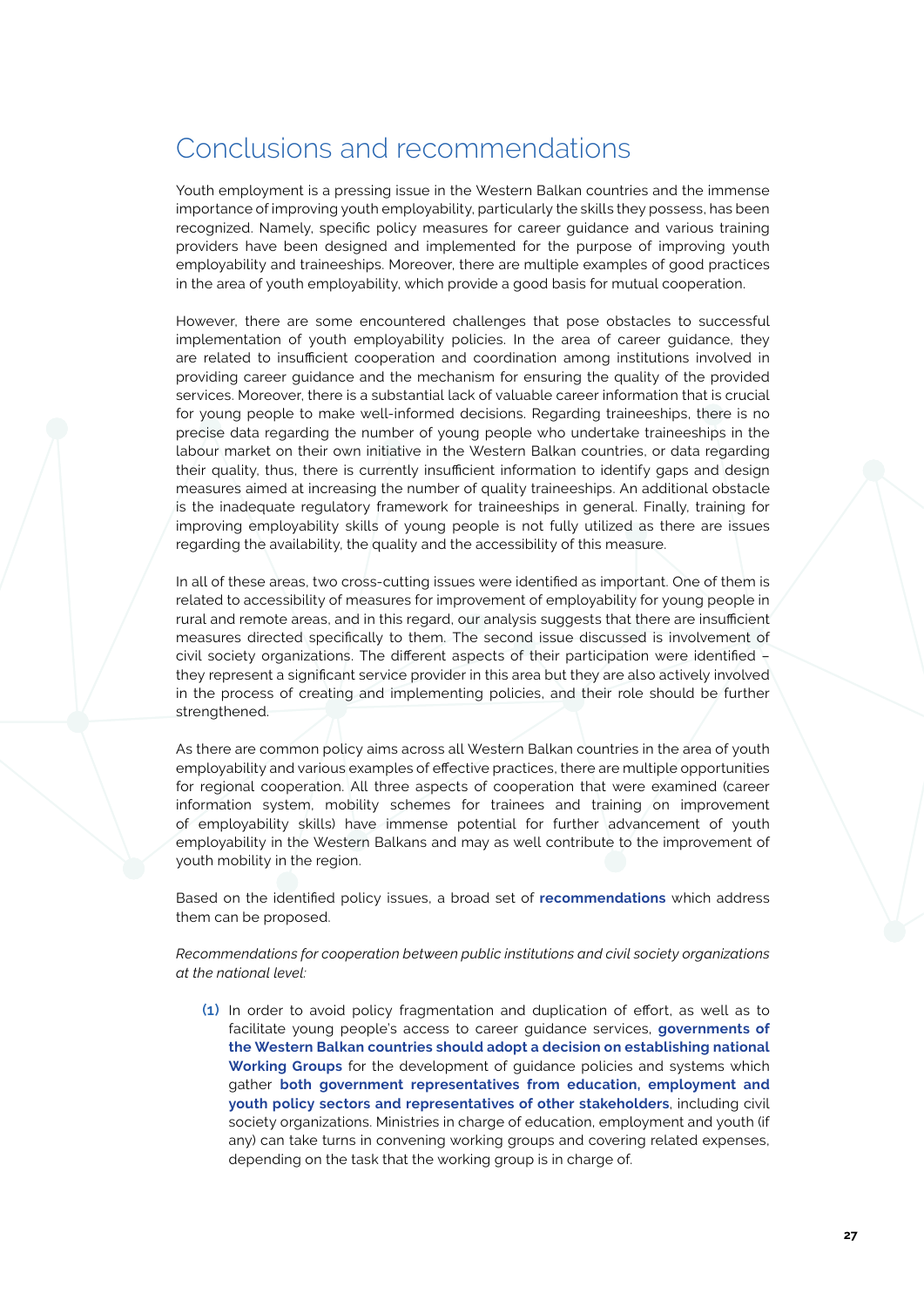- **(2)** In order for all young people to have access to quality support in enhancing their career management skills**, a minimum set of standards for career guidance services should be developed through the work of working groups**, including all national stakeholders.
- **(3)** In order to ensure that career-related information is accessible to young people, **a national online information system combining all available information should be set up.** Individual ministries (in charge of education, employment or youth) can directly be responsible for the production of career information or they can contract out the private sector or civil society organizations for that purpose. Young people in particular should have an active role in the production of this type of information to ensure that it is in line with their needs.

**The dissemination of existing career-related information** should be made available to young people through multiple channels, including social media, in a manner accessible to them. This can be done in cooperation with civil society organizations working with young people or delegated to them.

- **(4) Public institutions should develop and/or improve the regulatory framework for traineeships in line with the quality standards** outlined in the EU Recommendation on a Quality Framework for Traineeships, which would also regulate traineeships in the open market. **Civil society organizations** can use existing initiatives for changing labour regulations, adopting national traineeship programmes or introducing quality elements for traineeships, **to advocate for establishing supporting regulatory framework for all types of traineeships**, including those organized in the open market.
- **(5)** More research is needed to understand the specific skills development needs of youth in rural and remote areas. **Special measures to reach out to youth in rural and remote areas** need to be introduced. The institution in charge of creating and monitoring implementation of policy measures in the area of youth employability should commit to a target number of young people from rural and remote areas to reach out to. Such efforts should be monitored as well.
- **(6)** Public employment services should collaborate with civil society organizations (or delegate the training delivery) of **effective training in employability skills**. The prerequisite is the quality of the training being evaluated by third parties independently from training provider organisations.

*Recommendations for cooperation between public institutions and civil society organizations at the regional level:*

- **(1)** A regional survey to be conducted **in all Western Balkan countries should include a set of questions aimed at collecting data on the involvement of young people in traineeships and the quality of those traineeships** (e.g. within the Balkan Barometer). This data should further be used by public institutions and civil society organizations to identify gaps and design measures aimed at increasing the offer as well as ensuring quality of the traineeships offered in the open market.
- **(2)** A **regional web-platform that would gather information on mobility** (labour market information, conditions for youth labour mobility across the Western Balkan countries, resources in each of the Western Balkan countries intended for career development) should be established. A regional network of civil society organizations and public institutions working in this area can undertake this task.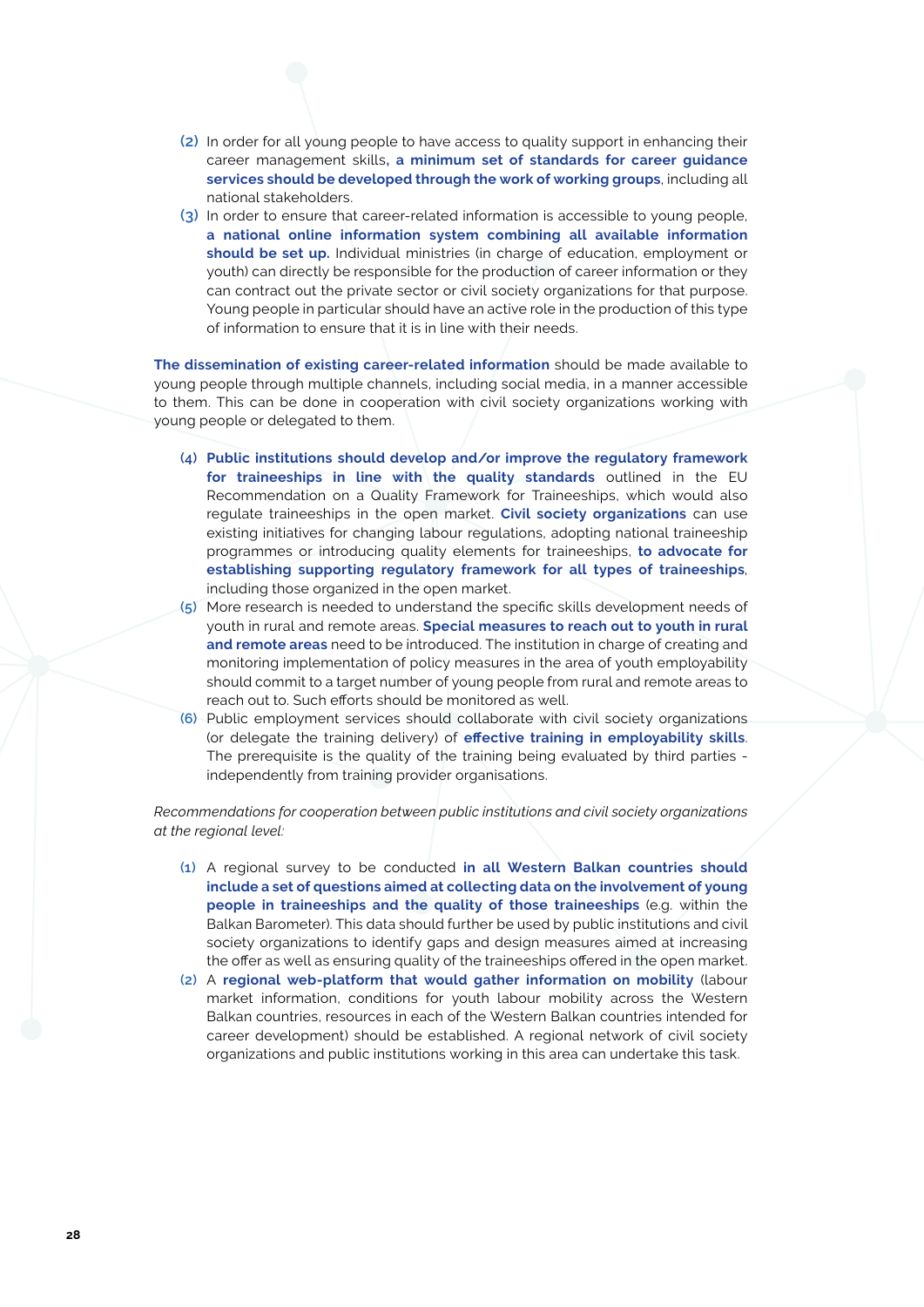### **1. Overview of youth employability policies**

*Here we would like to get a brief overview of youth employability policies (arrangements for career guidance services, traineeships outside of formal education system and programmes for improvement of employability skills) in your country.*

- **1.1.** Please provide a **brief (no more than one page) overview of national arrangements for career guidance services, traineeships outside of formal education system for young people and programmes for improvement of youth employability skills** in your country. In answering this, please describe the **principal service providers**. Indicate how responsibility both for managing and for funding services is divided: among different ministries (for example Education and Labour); among different levels of government; and between governments and other providers including civil society organizations. (*for instance, explain how ministries in charge of education, youth and labour are responsible for managing and funding career guidance services for youth, how responsibility is divided between national and local providers and how the services provided by youth organizations complement the services provided by public institutions).*
- **1.2.** Please describe the main **perceived shortcomings and problems** regarding the national arrangements for career guidance services, traineeships outside of formal education system for young people and programmes for improvement of youth employability skills in your country.
- **1.3.** Please briefly **describe the main legislation (national strategies, action plans, laws, bylaws)** that directly affect career guidance services, traineeships outside of formal education system and programmes for improvement of youth employability skills. If there are any other types of documents which significantly affect these services, such as quality standards, please describe them as well.
- **1.4.** Please describe **ways in which policies encourage civil society organizations to play a role in youth employability policies**, especially in career guidance programmes, traineeships outside of formal education system and programmes for improvement of youth employability skills (*for example through roles that are expressed in legislation; through policies to contract service provision to non-government organizations; through membership of advisory bodies; through government supported grant schemes).*
- **1.5.** Please provide information of whether there are policy measures in the area of youth employability (career guidance services, traineeships outside of formal education system and programmes for improvement of youth employability skills), different from the active labour market measures, which are specifically targeted at young people from vulnerable groups - **young people from rural areas**.
- **2. Alignment of policies for traineeships outside of formal education system for youth with the Quality Framework for Traineeships**

PLEASE DO NOT PROVIDE INFORMATION ABOUT THE TRAINEESHIPS WHICH ARE PART OF THE ACTIVE LABOUR MARKET MEASURES

**2.1.** Please provide the data on **the approximate number of traineeships organized outside of education system and the number of young people they include**. If you do not have data which directly answer this question, please tell us some indicative numbers which show whether these types of traineeships exist in your country.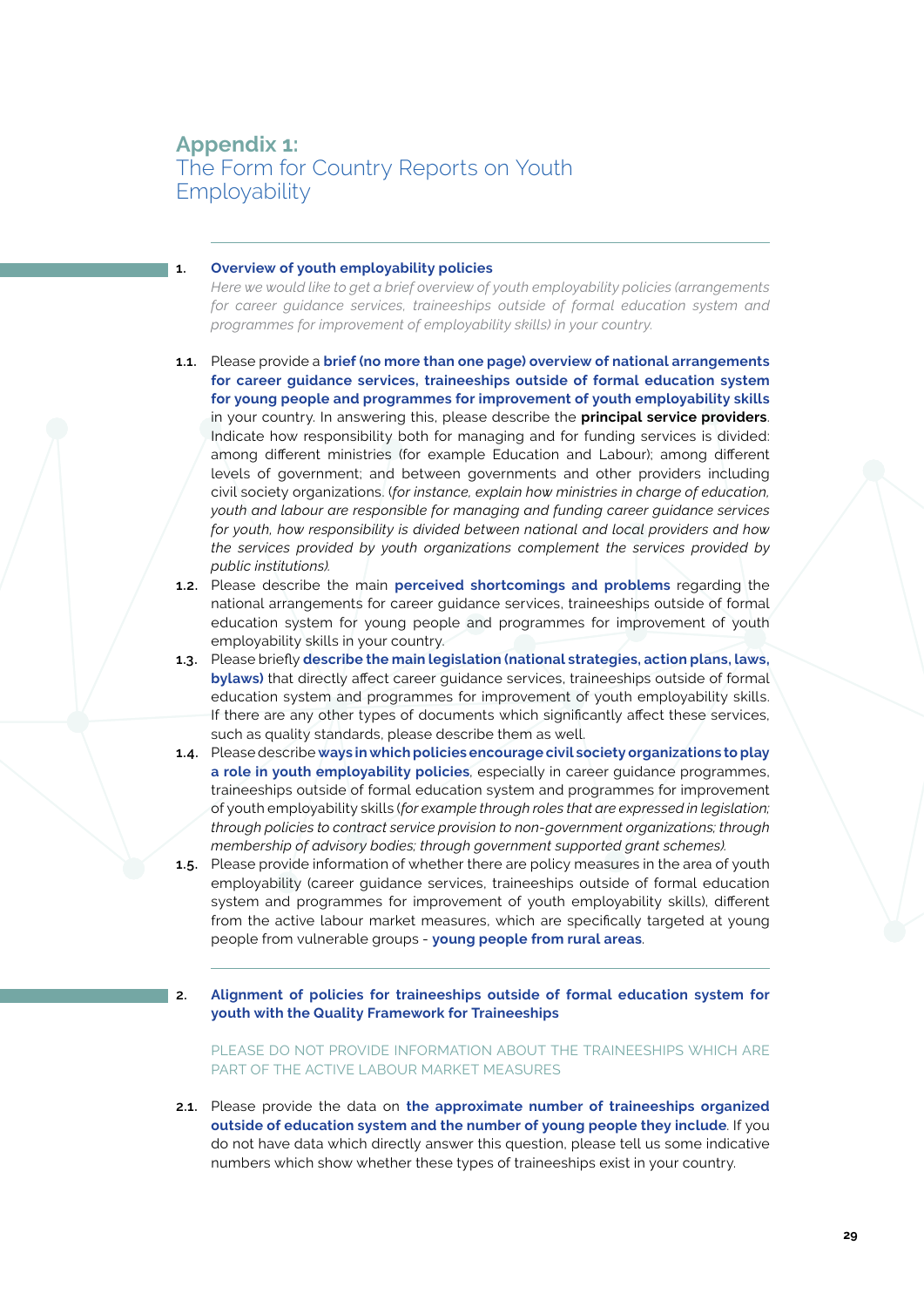**2.2.** Please provide the information on how your country **complies with key quality criteria** set within the [Quality Framework for traineeships](http://eur-lex.europa.eu/legal-content/EN/TXT/?qid=1411116781313&uri=CELEX:32014H0327%2801%29) (please refer to this document if you need more clarification regarding any of the quality standards):

**Are there any regulations** stating that 1) traineeships should be **based on a written agreement,** and/or 2) **learning and training objectives** should be clarified in the written agreement between the trainee and the traineeship provider, and/or 3) rights and **working conditions of trainees** should be respected with regard to applicable law, and/or 4) traineeships should have a **reasonable duration,** and/or 5) the knowledge, skills and competences acquired during traineeships should be **recognized and validated,** and/or 6) traineeship providers should include in their vacancy notices **information on the terms and conditions of the traineeship**?

Are there any available **research findings** that indicate 1) whether traineeships in your country are **based on a written agreement,** and/or 2) that **learning and training objectives** are clarified in the written agreement between the trainee and the traineeship provider, and/or 3) that rights and **working conditions of trainees** are respected with regard to applicable law, and/or 4) that traineeships have a **reasonable duration,** and/or 5) that the knowledge, skills and competences acquired during traineeships are **recognized and validated** and/or 6) that traineeship providers include in their vacancy notices **information on the terms and conditions of the traineeship**?

- **2.3.** Please specify whether there are **challenges regarding the cross-border mobility of trainees** (mobility of trainees in Western Balkans and the EU), especially in terms of administrative and legal obstacles. For instance, note if there is a law that restricts the number of months that can be spent in a country, which impacts the possibility to host trainees from other Western Balkans countries and the EU.
- **3. Alignment of policies for career guidance programmes for youth with the Key Features of Lifelong Guidance System**

*Please provide the information on how your country complies with key quality criteria set within the document [Lifelong Guidance Policy Development: A European Resource](http://www.elgpn.eu/publications/browse-by-language/english/ELGPN_resource_kit_2011-12_web.pdf/)  [Kit](http://www.elgpn.eu/publications/browse-by-language/english/ELGPN_resource_kit_2011-12_web.pdf/) and [Guidelines for Policies and Systems Development for Lifelong Guidance](http://www.elgpn.eu/publications/browse-by-language/english/elgpn-tools-no-6-guidelines-for-policies-and-systems-development-for-lifelong-guidance)*. *In providing the information you can address your national Euroguidance centers if existent for assisting with the data, or consult the mentioned ELGPN studies.*

- **3.1. Career management skills**: Please provide information whether there are programmes offered to all young people as part of compulsory schooling to develop career management skills and whether the continued development of these career management skills is the focus of the entire subsequent guidance provision. Are there any problems recognized regarding this aspect?
- **3.2. Access to lifelong guidance systems**: Please specify whether specific attention is paid to groups of young people at risk of social exclusion, such as: young people who have not completed compulsory schooling or have left school without qualifications; members of linguistic and other minority groups; young persons with disabilities. Please describe the major gaps, if any, in the provision of career guidance services. Are there any groups of young people whose needs appear to be met less effectively than others'?
- **3.3. Assuring the quality of lifelong guidance provision**: Describe whether policymaking is informed by evidence and whether research is undertaken to support evidence-based policy and systems development in the area of lifelong guidance for youth.
- **3.4.** Please describe whether there are policies and systems in place for providing quality and reliable **career information** (including information about occupations,